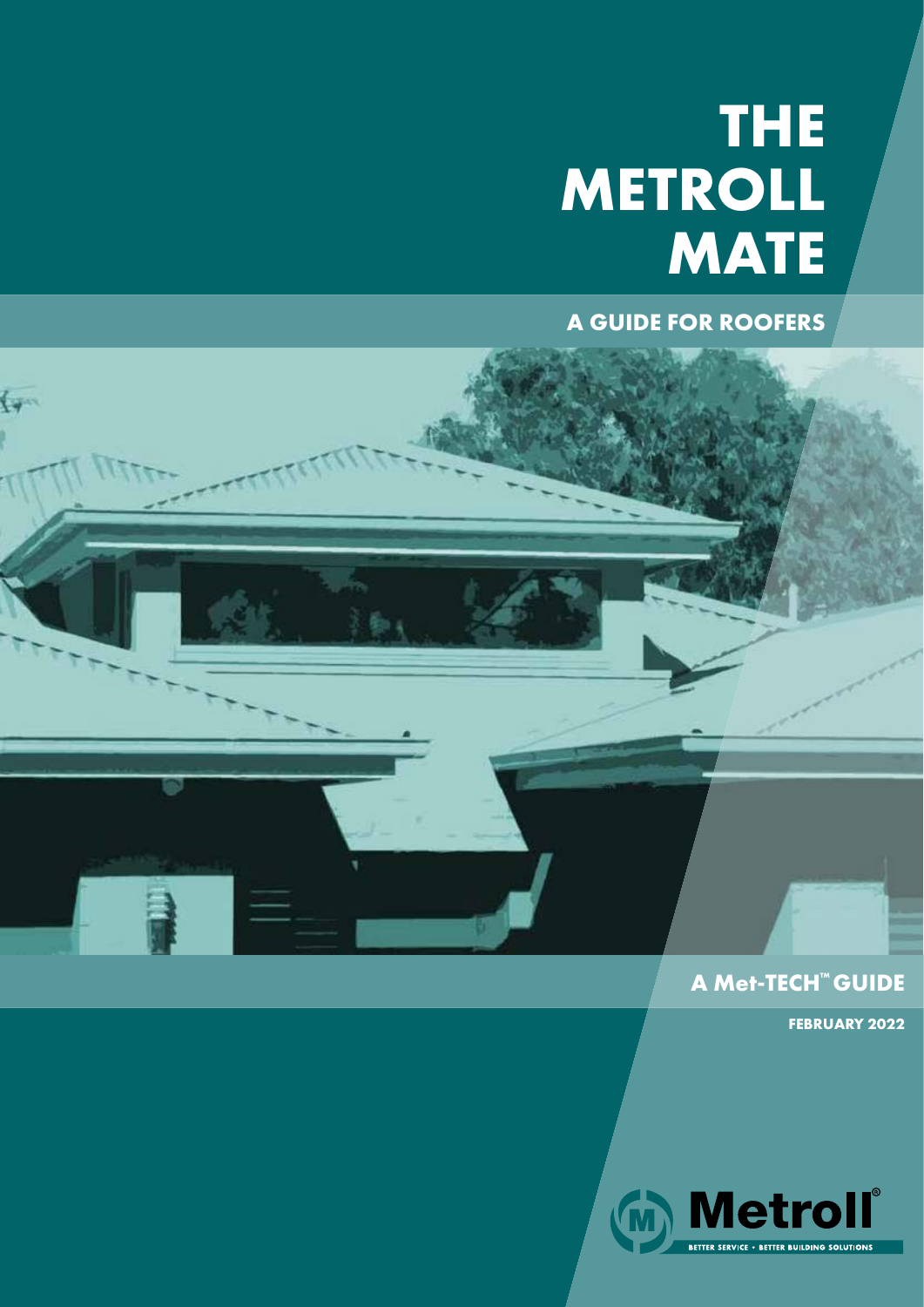# **THE METROLL MATE**

The Met-TECH Metroll Mate is a general information resource for roofers. It's a handy guide to roofing information and is complemented by the full range of Metroll Met-TECH product and design guides.

This manual is designed to provide general roofing information and guidance for non-cyclonic application.

### **CONTENTS**

| $\overline{c}$ |
|----------------|
| 3              |
| 4              |
| 5              |
| 6              |
| 7              |
| 8              |
| 9              |
| 10             |
| 11             |
|                |
|                |
|                |
|                |
|                |
|                |
|                |
|                |
|                |
|                |
|                |

### **ROOF TERMINOLOGY**



# **What is Met-TECH™ ?**

Met-TECH™ is Metroll's Technical Resource Centre. It is the one stop shop for all of Metroll's product and technical information. Perfect for builders, contractors and specifiers to source all the information they may require. You can find other Met-TECH items on our website **www.metroll.com.au/resources**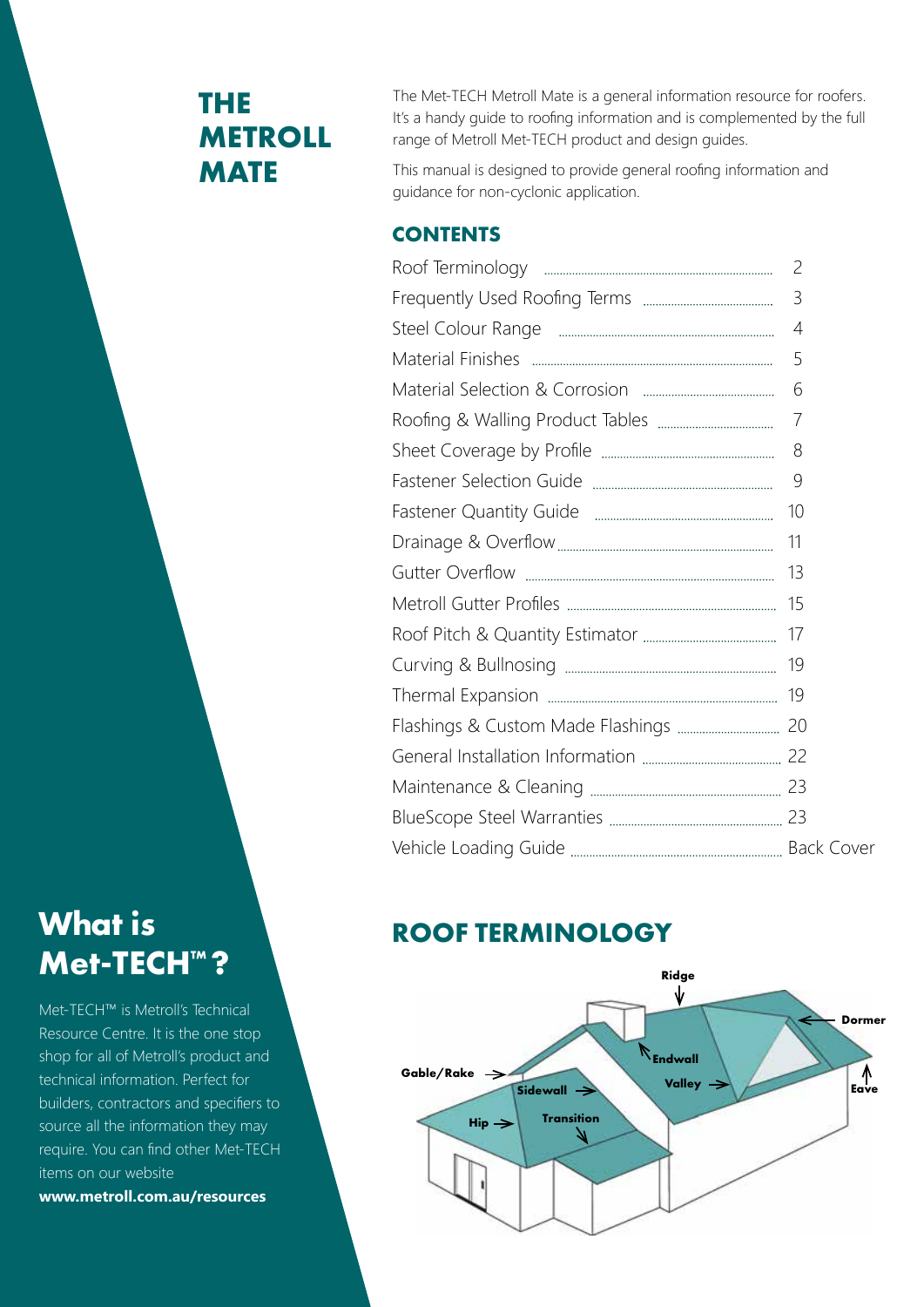#### **FREQUENTLY USED ROOFING TERMS**

**AIR VENTING** Allowing air to enter or exit a confined space.

**APRON** Metal flashing used where a roof meets a vertical face, such as walls and chimneys.

**BARGE CAP** A flashing that is used to fix the gable end of the roof where the sheets start and finish.

**BATTEN** A long strip of squared timber or rolled metal that roof sheets are screwed onto.

**BMT** Base Metal Thickness

**BOX GUTTER** A gutter that is not on an eave. Typically installed at the base of two opposing roof faces or inside a parapet wall.

**CAPPING** Metal caps which are installed as a waterproof device where roof sheeting ends.

**CEILING BATTS** A type of bulk insulation designed to fit in the roof space between joists, rafters or studs. Typically made from glass wool, polyester or wool.

**COATING CLASS** Refers to the level of corrosion protection. It is directly proportional to the coating mass.

**CONCEALED-FIX** A type of decking/ roofing that is locked into obscured fixing clips which have been fastened to the roof supports, rather than being fixed by visible screws.

**COR-STRIP®** A removable polyethylene film which protects roof and wall sheeting during storage.

**DOWNPIPE** A pipe that carries rainwater from guttering to ground level or a drain.

**EAVES** The external ceiling between the fascia and the outside wall of a building.

**EDGE PROTECTION** A temporary safety rail system attached to the perimeter of a building during installation to prevent roof falls.

**FALL** The difference in height between two points in the direction of water flow.

**FASCIA** A timber board or rolled metal panel fixed along the eave to which a gutter is secured.

**FASTENER** A fixing object designed to bolt, screw, fasten or attach items.

**FLASHING** The material placed around any roof projection in order to cover and waterproof the join.

**GABLE** A traditional roof style where two sloping roof planes meet at a ridge line.

**GAUGE** The thickness or diameter of a small or thin object; such as the thickness of sheet metal or the diameter of a screw.

**GUTTER** A shallow trough fixed under the roof edge designed to carry water.

**HIP ROOF** A style of roof with four roof planes which come together at a peak and four separate hip edges.

**INSULATION BLANKET** A glass-wool layer joined to an impermeable, reinforced, reflective foil facing installed over the roof frame and directly beneath the roof sheeting.

**LAP** The area where roof sheeting or insulation overlaps one another during installation.

**OIL CANNING** Undulations or waviness on the surface of otherwise flat metal sheets.

**OVERHANG** The part of the roof structure which extends horizontally beyond the vertical plane of the exterior wall of a building.

**PARAPET** A wall on the perimeter of a building that extends above the line of the eaves.

**PENETRATION** A protrusion; such as a pipe or duct, that goes through the roof sheeting and requires a flashing to be installed around it.

**PITCH** The slope of a roof or gutter; typically expressed in degrees.

**PONDING** The pooling of undrained water on a roof.

**RAIN HEAD** An external gutter pit used to connect downpipes to roof gutters and to provide an external overflow.

**RIDGE** The horizontal angle on the upper part of the roof where two sloped roof planes meet.

**RUN-OFF** The water discharge from a surface.

**R-VALUE** An insulation term for the value given for heat transfer resistance in a roof or wall system.

**SARKING/SISALATION** A water resistant vapour barrier fixed beneath roof sheeting; commonly a reflective foil.

**SKILLION** A single sloped roof generally separate from another roof.

**SPAN** The distance between roof sheeting supports.

**SUMP** A roof gutter pit used to connect downpipes to internal roof gutters.

**SWARF** Fine filings or chips of metal generated when cutting or drilling.

**TENSILE STRENGTH** The maximum amount of pressure a material can be subjected to before breaking.

**THERMAL EXPANSION/CONTRACTION** The increase or reduction in material due to changes in temperature.

**VALLEY** The area where two adjoining roof planes intersect creating a V-shaped gully.

**VENT** An opening which allows air to exit a space.

**VENT RIDGE** A roof accessory that runs along the roof peak allowing air to enter and exit the roof.

#### **WATER CARRYING CAPACITY**

A measurement that states the max. amount of water a roof can carry.

#### **WIND LOAD CAPACITY**

A measurement that states the max. amount of wind speed and associated pressures a building can withstand without failure.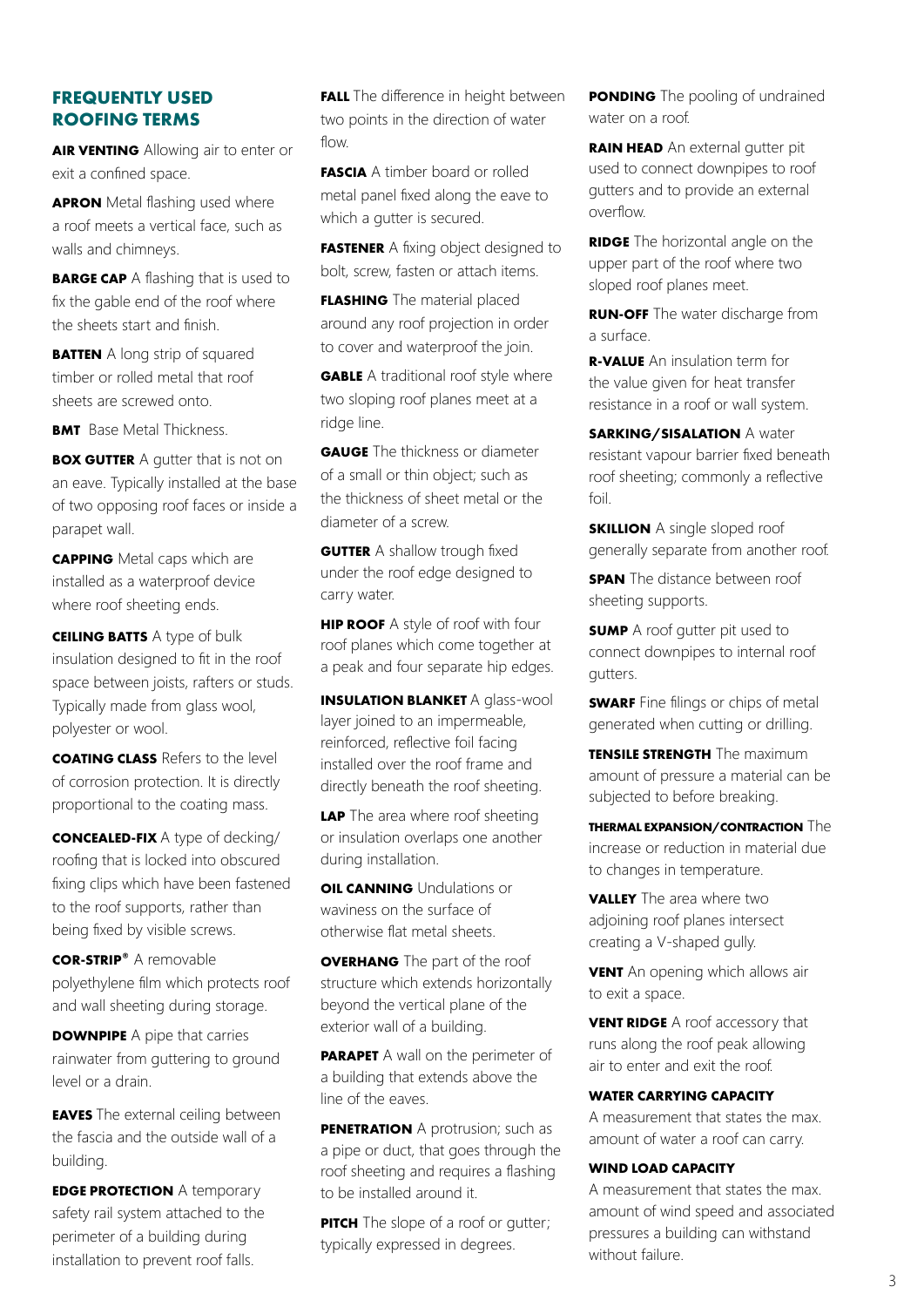## **ROOFING & WALLING COLOUR RANGE**

**STANDARD RANGE**

# Colorbond

**WINDSPRAY® DUNE®**

| <b>STANDARD RANGE</b>                  |                                        |                                                        |                                                           |                                                    | <b>MATT RANGE</b>                                           |
|----------------------------------------|----------------------------------------|--------------------------------------------------------|-----------------------------------------------------------|----------------------------------------------------|-------------------------------------------------------------|
| Contemporary Colours                   |                                        |                                                        | Classic Colours                                           |                                                    |                                                             |
|                                        |                                        |                                                        |                                                           |                                                    |                                                             |
| Surfmist <sup>®</sup><br>SA 0.32 BCA L | Evening Haze®<br>SA <b>0.43</b> BCA M  | Shale Grey <sup>™</sup><br>SA <b>0.43</b> BCA <b>M</b> | Classic Cream™<br>SA 0.32 BCA L                           | Paperbark <sup>®</sup><br>SA $0.42$ BCA M          | Surfmist <sup>®</sup> Matt<br>SA 0.35 BCA L                 |
| $Dune^*$                               | Cove <sup>™</sup>                      | Windspray®                                             |                                                           |                                                    |                                                             |
| SA 0.47 BCA M                          | SA 0.54 BCA M                          | SA 0.58 <sup>BCÁ M</sup>                               | Pale Eucalypt <sup>®</sup><br>SA <b>0.60</b> BCA <b>M</b> | Woodland Grey®<br>SA <b>0.71</b> BCA $D$           | Shale Grey <sup>™</sup> Matt<br>SA <b>0.45</b> BCA <b>M</b> |
|                                        |                                        |                                                        |                                                           |                                                    |                                                             |
| Gully <sup>™</sup><br>SA $0.63$ bca d  | Mangrove®<br>SA 0.64 BCA D             | Wallaby®<br>SA <b>0.64</b> BCA <b>D</b>                | Deep Ocean®<br>SA <b>0.75</b> BCA <b>D</b>                | Cottage Green®<br>SA <b>0.75</b> BCA <b>D</b>      | Dune <sup>®</sup> Matt<br>SA 0.48 BCA M                     |
|                                        |                                        |                                                        |                                                           |                                                    |                                                             |
| Jasper®<br>SA 0.68 BCA D               | Basalt®<br>SA 0.69 BCA D               | Ironstone®<br>SA 0.74 BCA D                            | Manor Red®<br>SA 0.69 BCA D                               | Night Sky®<br>SA $\overline{0.96}$ BCA D           | Basalt®Matt<br>SA 0.71 BCA D                                |
|                                        |                                        |                                                        |                                                           | <b>STANDARD</b><br><b>METALLIC</b><br><b>RANGE</b> | <b>STANDARD</b><br><b>STAINLESS</b><br><b>STEEL RANGE</b>   |
| Terrain <sup>®</sup><br>SA 0.69 BCA D  | Monument <sup>®</sup><br>SA 0.73 BCA D |                                                        |                                                           | COSMIC <sup>™</sup>                                | <b>DEEP OCEAN®</b>                                          |
|                                        |                                        |                                                        |                                                           | <b>GALACTIC™</b>                                   | <b>SURFMIST®</b>                                            |

#### **ULTRA RANGE**

All colours in the COLORBOND® steel range are available in COLORBOND® Ultra Steel for coastal and industrial requirements. Please enquire with your Metroll representative.

#### **The COLORBOND® steel colour swatches have been reproduced to represent actual product colours as accurately as possible. However, we recommend checking your chosen colour against an actual sample.**

To determine the most suitable material for your project, please contact your supplier or see colorbond.com/create.

**SA = Solar Absorptance.** The classification of colours in the BCA is based on solar absorptance, which is the inverse of solar reflectance, expressed as a ratio between 0 and 1. A value of 0 indicates that a roof absorbs none and a value of 1 indicates that a roof absorbs 100% of the incoming solar radiation. Solar absorptance value is not applicable for COLORBOND®stainless steel.

**RHEA™ ASTRO™**

**CELESTIAN™ ARIES™**

**BCA = The Building Code of Australia** (BCA) has classified roof colour on the basis of their solar absorptance, referred herein as Light (L < 0.40), Medium (M < 0.60), Dark (D > 0.60). BCA classification is correct at the time of printing but may be subject to change. Check your local state building regulations at the time of your project.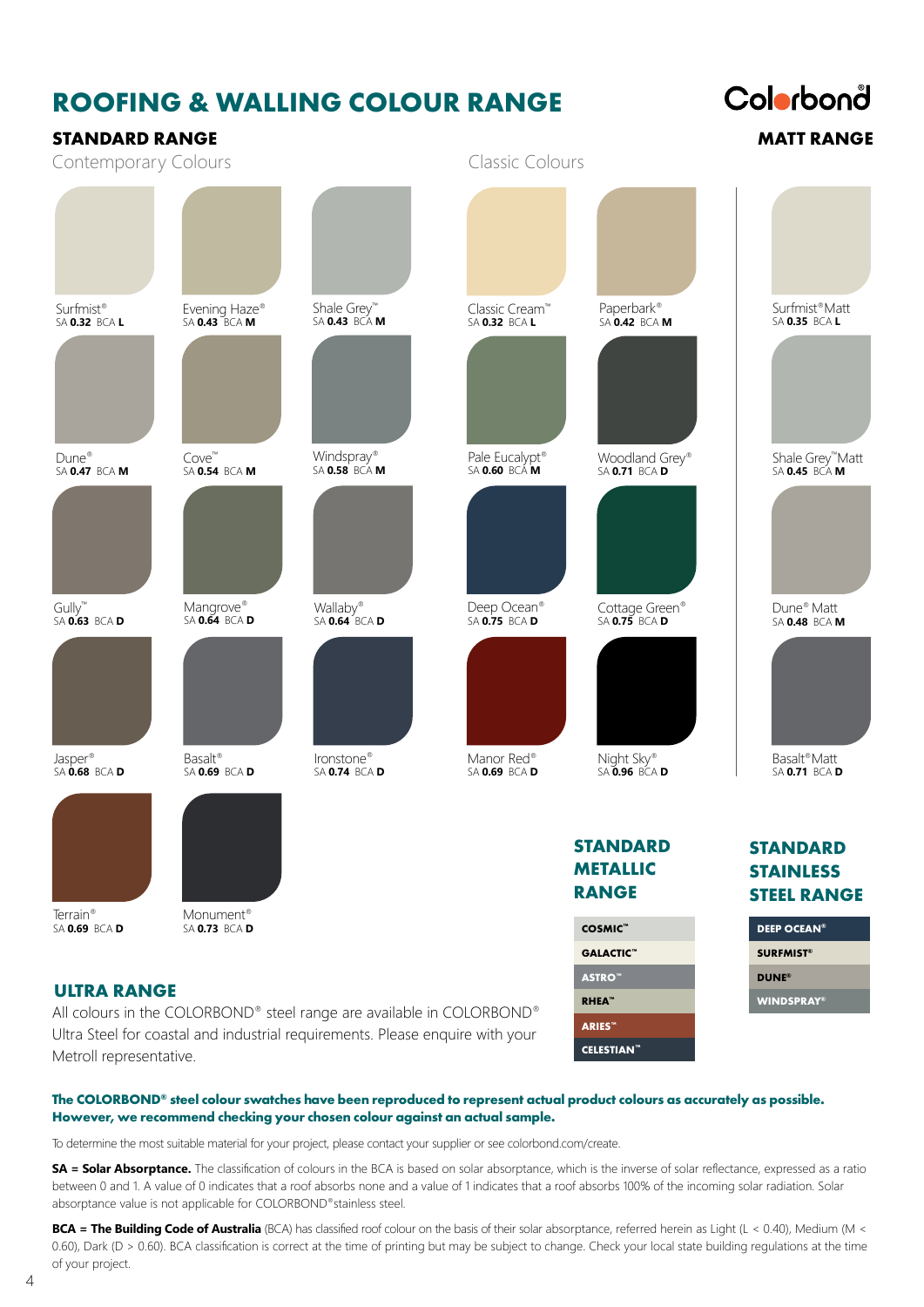# **MATERIAL FINISHES**

#### **COLORBOND® STEEL**

COLORBOND® steel is developed for, and therefore more resilient to, the intense sunlight and temperatures typical of Australian environments. BlueScope scientists have tested COLORBOND® steel in some of Australia's harshest climates. COLORBOND® steel is pre-painted for exterior roofing and walling. Painting complies with AS/NZS 2728:2013 and the steel base is an aluminium/ zinc alloy-coated steel which complies with AS 1397:2011. Minimum yield strengths are G550 (550 MPa), or G300 (300 MPa) depending on profile. Minimum coating mass is AM100 (100 g/m<sup>2</sup>).

#### **ZINCALUME® STEEL**

Next generation ZINCALUME® steel's patented Activate™ technology introduces magnesium into the aluminium/ zinc alloy coating. This improves the galvanic protection by activating the aluminium. The result is a tougher protective coating that is more resistant to scratches and scuffs encountered during the construction process. ZINCALUME® steel complies with AS 1397:2011. Material is G550, AM125 (550 MPa minimum yield stress, 125  $q/m^2$  minimum coating mass).

#### **COLORBOND® ULTRA STEEL**

While standard COLORBOND® steel will suit most home designs and locations, BlueScope also make specialist grades suited to more demanding environments, like those by the sea or in areas prone to industrial or chemical fumes and fallout. COLORBOND® Ultra is pre-painted steel for severe coastal or industrial environments, (generally within 100 - 200m of the source). The painting complies with AS/NZS 2728:2013 and the steel base is an aluminium/ zinc alloy-coated steel which complies with AS 1397:2011. Minimum yield strength is G550 (550 MPa). Minimum coating mass is AM150 (150 g/m<sup>2</sup>).

#### **COLORBOND® METALLIC STEEL**

The COLORBOND® Metallic steel range features an innovative paint technology that boosts its signature lustre effect. The paint type and production method strategically places particles in the paint system to optimise light penetration and colour reflectivity to increase brilliance.

#### **SUPERDURA® STAINLESS STEEL**

SUPERDURA® Stainless is a pre-painted steel for severe coastal or industrial environments. The painting complies with AS/NZS 2728:2013 and the steel base is a stainless steel which complies with AISI/ASTM Type 430; UNS No. S43000 conforming to AS 1397.

#### **GALVASPAN® STEEL**

GALVASPAN® steel has been specifically developed for purlins and girts, and is cold formed into a wide range of sizes. Metroll purlins, girts and other structural products are manufactured from hi-tensile galvanised steel (G450, G500 or G550), with a minimum Z350 galvanised coating (350 g/ m2 ) conforming to AS 1397.

#### **FIVE LAYERS OF PROTECTION**

Manufactured in Australia to Australian Standards (AS 1397 and AS/NZS 2728), and tested in some of the harshest Australian conditions over the last 50 years, genuine COLORBOND® steel is far more than just 'paint on steel'.

The steel base is manufactured to meet relevant Australian standards ensuring strict adherence to the required grade and strength. The base is then coated in BlueScope's industry leading metallic coating incorporating Activate® technology to provide enhanced corrosion resistance.

A thin pre-treatment layer is applied to optimise the adhesion of further coatings. A corrosion inhibitive primer is baked onto the surface. A top coat of specially developed exterior grade paint is baked on and provides resistance to chipping, flaking and blistering; and to ensure the finish retains it look for longer.



Activate® technology is not available for COLORBOND® stainless, Permagard® or steel products with a galvanised steel substrate.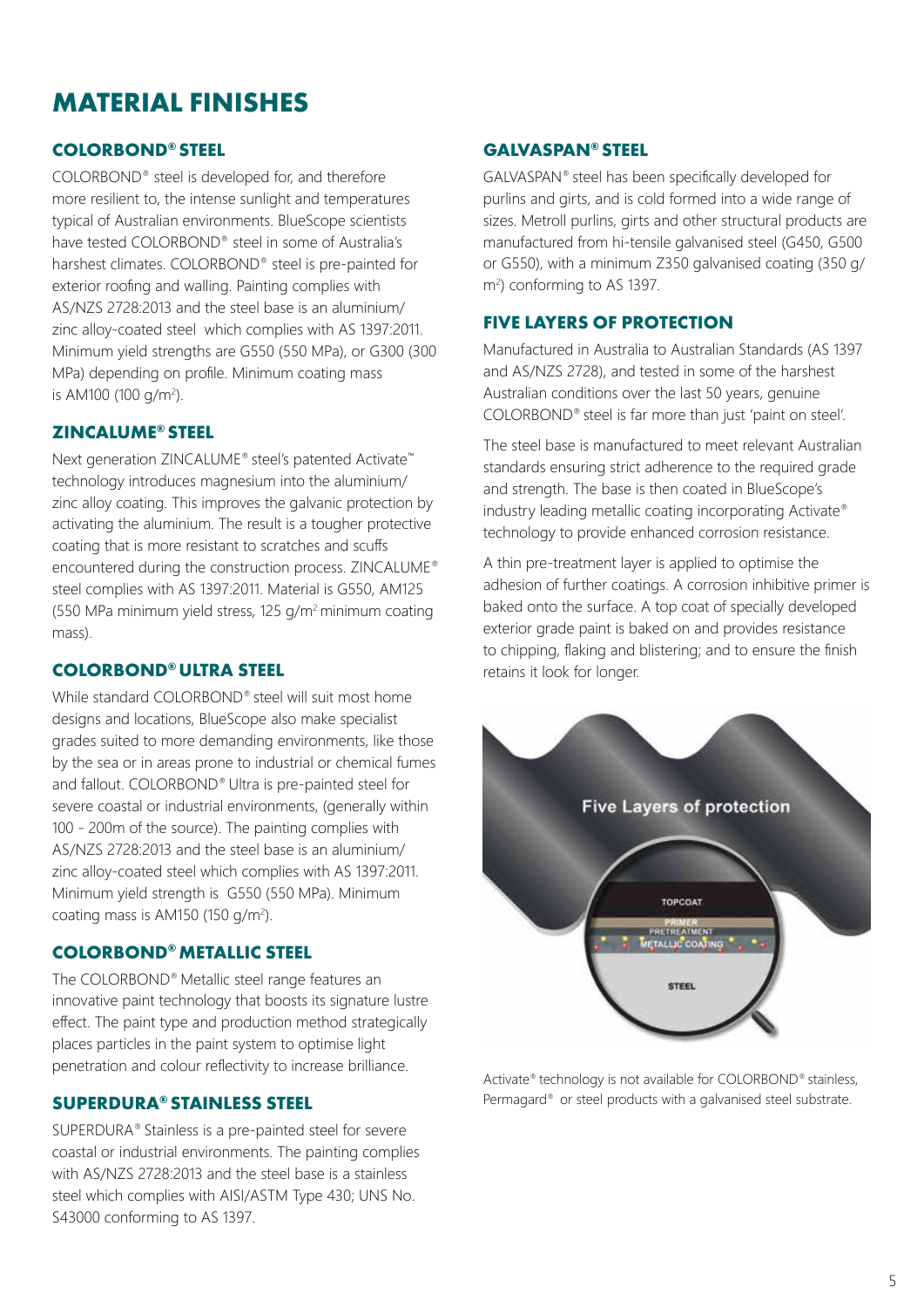# **MATERIAL SELECTION & CORROSION**

It is important that the appropriate material is selected for application. Environmental conditions will impact the corrosive nature of each project site. These conditions include the direction of prevailing winds, rainfall amount, temperature, proximity to marine and industrial environments and the amount of exposed area not washed by natural rainfall.

#### **BLUESCOPE® STEEL PRODUCT GUIDE FOR ROOFING IN MARINE ENVIRONMENTS**

|                    | <b>Distance from</b>                             |                                  |                                                                          |                                                                                                                                                                             |
|--------------------|--------------------------------------------------|----------------------------------|--------------------------------------------------------------------------|-----------------------------------------------------------------------------------------------------------------------------------------------------------------------------|
| <b>Severity</b>    | <b>Breaking</b><br>Surf/Exposed<br><b>Marine</b> | Calm<br><b>Marine</b>            | <b>Recommended</b><br><b>Steel Roofing</b><br><b>Product</b>             |                                                                                                                                                                             |
| Benign             | Greater than 1 km                                |                                  | Zincalume <sup>®</sup><br>Colorbond <sup>®</sup>                         | <b>Notes:</b>                                                                                                                                                               |
| Moderate           | $401 - 1000m$                                    | $201 - 1000m$                    | $Coolmax^{\circ}$<br><b>Metallic</b>                                     | i. This table is sourced from BlueScope Steel TB-1A<br>and is intended as a quide only.                                                                                     |
| Marine             | $201 - 400m$                                     | $101 - 200m$                     | Zincalume <sup>®</sup><br>Colorbond <sup>®</sup><br>Coolmax <sup>®</sup> | ii. Absolute performance is subject to local conditions.<br>iii. Distance is as measured from the high-water mark.<br>iv. Applies to salt marine environments only. Contact |
| Severe Marine      | $101 - 200m$                                     | Ultra <sup>®</sup><br>$0 - 100m$ |                                                                          | BlueScope Steel for installations subject to heavy<br>industrial conditions or internal humidity.                                                                           |
| Very Severe Marine | $0 - 100m$                                       | N/A                              | Stainless Steel                                                          | v. Refer to BlueScope TB-35 for further information<br>on marine classifications.                                                                                           |

#### **MATERIAL COMPATIBILITY TABLES**

|                                        | <b>Direct Material Contact</b> |                           |                           |                                               |                                                                                  |                                  |                     | <b>Drainage from Upper Surface to</b><br><b>Lower Surface</b> |              |                   |              |              |                                   |                                                |                           |                         |                       |              |                               |
|----------------------------------------|--------------------------------|---------------------------|---------------------------|-----------------------------------------------|----------------------------------------------------------------------------------|----------------------------------|---------------------|---------------------------------------------------------------|--------------|-------------------|--------------|--------------|-----------------------------------|------------------------------------------------|---------------------------|-------------------------|-----------------------|--------------|-------------------------------|
|                                        |                                |                           |                           |                                               | <b>Accessory, Fastener or Upper Surface</b>                                      |                                  |                     |                                                               |              |                   |              |              |                                   | <b>Accessory, Fastener or Upper Surface</b>    |                           |                         |                       |              |                               |
| <b>Roof or Rainwater Material</b>      | <b>ZINCALUME®</b>              | 70<br>Galvanise           | Zinc                      | <b>POND®</b><br><b>COLORB</b><br><b>Steel</b> | $\overline{\bullet}$<br><b>SUPERDURA®</b><br><b>Stei</b><br>SS<br><b>Stainle</b> | <b>Steel</b><br><b>Stainless</b> | Alloys<br>Aluminium | Alloys<br>œ<br><b>Copper</b>                                  | Lead         | <b>ZINCALUME®</b> | Galvanised   | Zinc         | <b>COLORBOND®</b><br><b>Steel</b> | <b>Steel</b><br><b>SUPERDURA®</b><br>Stainless | <b>Steel</b><br>Stainless | <b>Aluminium Alloys</b> | Alloys<br>œ<br>Copper | Lead         | Roof Tiles,<br>Glass, Plastic |
| ZINCALUME <sup>®</sup>                 | ✓                              | $\checkmark$              | $\checkmark$              | $\checkmark$                                  | X                                                                                | X                                | $\sqrt{ }$          | X                                                             | X            | $\checkmark$      | $\checkmark$ | $\checkmark$ | $\checkmark$                      | $\checkmark$                                   | $\checkmark$              | $\checkmark$            | X                     | X            | $\checkmark$                  |
| Galvanised                             | ✓                              | $\checkmark$              | $\checkmark$              | $\sqrt{}$                                     | X                                                                                | X                                | $\checkmark$        | X                                                             | X            | X                 | $\checkmark$ | $\checkmark$ | X                                 | X                                              | X                         | X                       | X                     | $\checkmark$ | X                             |
| Zinc                                   | ✓                              | $\checkmark$              | $\checkmark$              | $\checkmark$                                  | X                                                                                | X                                | $\checkmark$        | $\mathbf x$                                                   | $\mathbf x$  | $\mathbf{x}$      | $\checkmark$ | $\checkmark$ | $\mathbf x$                       | $\boldsymbol{\mathsf{x}}$                      | $\mathbf{x}$              | $\mathbf{x}$            | X                     | $\checkmark$ | $\mathbf x$                   |
| COLORBOND® Steel                       | ✓                              | $\checkmark$              | $\checkmark$              | $\checkmark$                                  | X                                                                                | X                                | $\sqrt{ }$          | $\mathbf{x}$                                                  | X            | $\checkmark$      | ✓            | $\sqrt{ }$   | $\checkmark$                      | $\checkmark$                                   | $\checkmark$              | $\checkmark$            | X                     | X            | ✓                             |
| SUPERDURA <sup>®</sup> Stainless Steel | $\boldsymbol{\mathsf{x}}$      | $\boldsymbol{\mathsf{x}}$ | $\mathbf x$               | $\mathbf x$                                   | $\checkmark$                                                                     | $\checkmark$                     | $\mathbf x$         | X                                                             | X            | $\checkmark$      | $\checkmark$ | $\checkmark$ | $\checkmark$                      | $\checkmark$                                   | $\checkmark$              | $\checkmark$            | $\checkmark$          | $\checkmark$ | $\checkmark$                  |
| <b>Stainless Steel</b>                 | $\mathbf{x}$                   | $\boldsymbol{\mathsf{x}}$ | $\boldsymbol{\mathsf{x}}$ | x                                             | $\checkmark$                                                                     | $\checkmark$                     | $\mathbf x$         | X                                                             | X            | $\sqrt{2}$        | ✓            | $\checkmark$ | $\checkmark$                      | $\checkmark$                                   | $\sqrt{2}$                | ✓                       | $\checkmark$          | $\checkmark$ | $\checkmark$                  |
| Aluminium Alloys                       | ✓                              | $\checkmark$              | $\checkmark$              | $\checkmark$                                  | $\mathbf{x}$                                                                     | X                                | $\checkmark$        | $\mathbf{x}$                                                  | X            | $\checkmark$      | $\checkmark$ | $\checkmark$ | $\checkmark$                      | $\checkmark$                                   | $\checkmark$              | $\checkmark$            | X                     | X            | $\checkmark$                  |
| Copper & Alloys (C&A)                  | X                              | $\boldsymbol{\mathsf{x}}$ | X                         | X                                             | X                                                                                | X                                | $\mathbf x$         | $\checkmark$                                                  | X            | $\checkmark$      | ✓            | $\sqrt{ }$   | $\checkmark$                      | $\checkmark$                                   | $\checkmark$              | ✓                       | $\checkmark$          | ✓            | $\checkmark$                  |
| Lead $(L)$                             | X                              | $\mathbf x$               | X                         | X                                             | X                                                                                | X                                | $\mathbf x$         | $\checkmark$                                                  | $\checkmark$ | $\checkmark$      | $\checkmark$ | $\checkmark$ | $\checkmark$                      | $\checkmark$                                   | $\checkmark$              | $\checkmark$            | $\checkmark$          | $\checkmark$ | $\sqrt{ }$                    |

#### **CORROSIVE PATH**

Coated steel products can be damaged by contact with or run-off from some metals, treated timbers and chemicals. If any of the two metals listed here are in contact or a run-off situation, the metal higher in the table will corrode to protect the metal lower in the table. A simple rule to note is to remember that you can run water downhill but not up, e.g. Zinc to Copper is fine but Copper to Zinc is not.

X

**Magnesium Zinc Zincalume® Aluminium Cadmium Steel Lead Tin Nickel Brass Copper**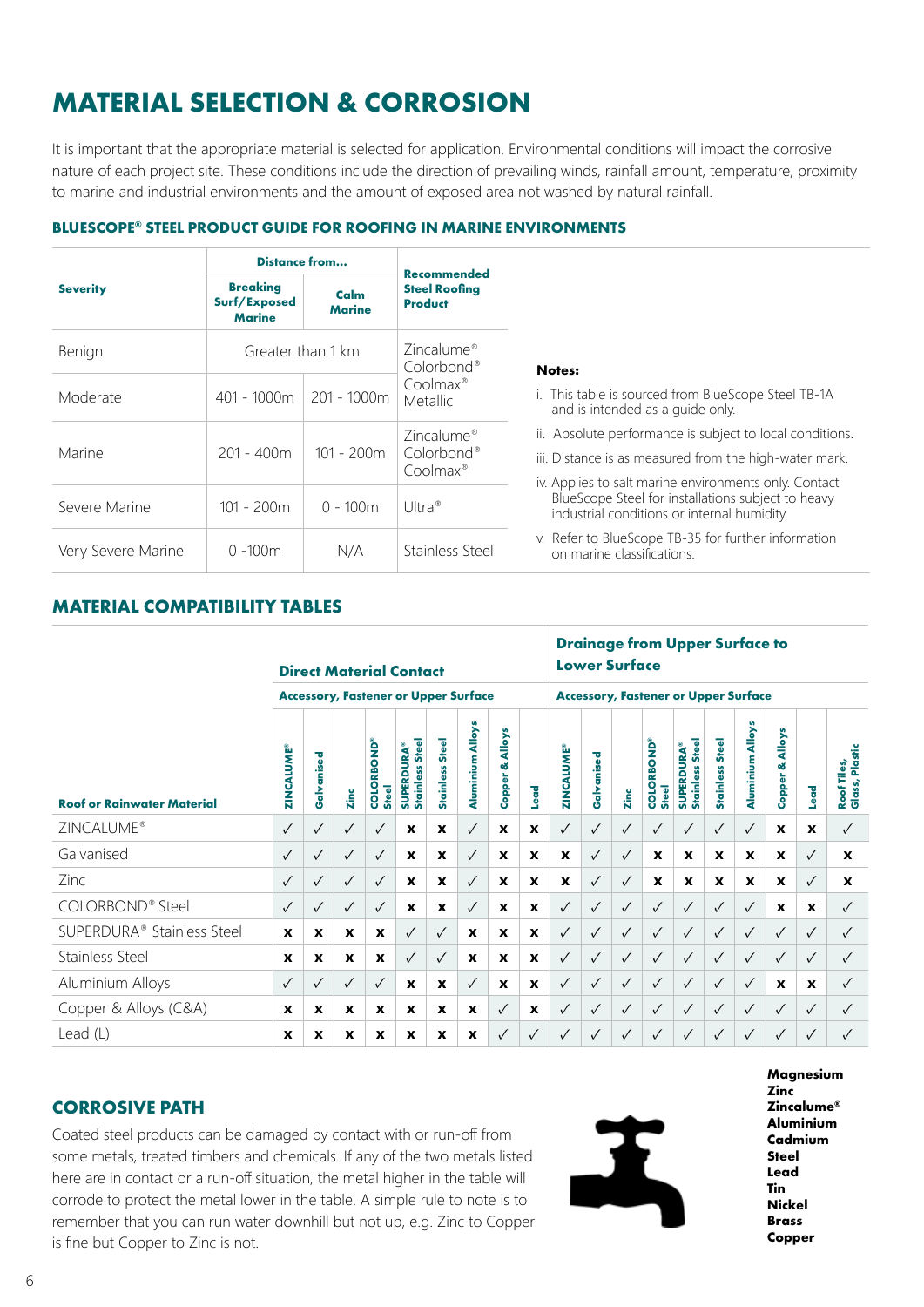

#### **NEVER USE BLACK LEAD PENCILS**

Black lead pencils can be a problem, not because they have lead in them, but rather because they haven't any lead in them.

Lead pencils are now made from graphite and clay; and graphite is a form of carbon. When placed in contact with most metals, this creates an electric cell when wet. This cell acts like a battery and eats away at the metal surface leaving an indelible mark. The trick is to use any other coloured pencil - except black.

#### **ZINCALUME® OR GALVANISED?**

Not sure if it's ZINCALUME® or galvanised steel? If in doubt submit the surface to the acid test:

- 1. Clean the surface area of the steel.
- 2. Apply a single drop of spirits of salts (muriatic or hydrochloric acid) at about 1/3 strength.
- 3. If the surface stays clean the material is galvanised, if it turns black it is ZINCALUME®.

# **ROOFING & WALLING PRODUCT TABLES**

| <b>PROFILE</b>                                   | <b>BMT</b> | <b>Steel</b><br><b>Base</b> | <b>Colorbond®</b><br>Mass | <b>Zinc</b><br><b>Mass</b> | <b>Cover</b><br><b>Width</b> | <b>Profile</b><br><b>Depth</b> | <b>Minimum</b><br><b>Pitch</b> |            | Max. Spans mm <sup>*</sup> |       | Overhang mm"     |
|--------------------------------------------------|------------|-----------------------------|---------------------------|----------------------------|------------------------------|--------------------------------|--------------------------------|------------|----------------------------|-------|------------------|
|                                                  | mm         | <b>MPa</b>                  | Kg/m <sup>2</sup>         | Kg/m <sup>2</sup>          | mm                           | mm                             |                                | <b>End</b> | <b>Internal</b>            | Plain | <b>Stiffened</b> |
| <b>ROOFING</b>                                   |            |                             |                           |                            |                              |                                |                                |            |                            |       |                  |
|                                                  | 0.42       | G550                        | 4.30                      | 4.23                       | 762                          | 16                             | 5(1 in 12)                     | 900        | 1200                       | 200   | 250              |
| Corodek <sup>®</sup><br>Hi-Deck 650 <sup>®</sup> | 0.48       | G550                        | 4.88                      | 4.81                       | 762                          | 16                             | 5 (1 in 12)                    | 1300       | 1700                       | 250   | 250              |
|                                                  | 0.60       | G300                        | 5.95                      | 5.88                       | 762                          | 16                             | 5 (1 in 12)                    | 1600       | 1800                       | 200   | 250              |
|                                                  | 0.42       | G550                        | 5.04                      | 4.96                       | 650                          | 50                             | 1(1 in 50)                     | 2550       | 3200                       | 200   | 500              |
|                                                  | 0.48       | G550                        | 5.72                      | 5.64                       | 650                          | 50                             | 1(1 in 50)                     | 3100       | 3900                       | 250   | 550              |
| Metlok 700 <sup>®</sup>                          | 0.42       | G550                        | 4.68                      | 4.61                       | 700                          | 40                             | 1(1 in 50)                     | 1800       | 2200                       | 150   | 450              |
|                                                  | 0.48       | G550                        | 5.32                      | 5.24                       | 700                          | 40                             | 1(1 in 50)                     | 2200       | 2800                       | 200   | 500              |
|                                                  | 0.42       | G550                        | 4.68                      | 4.61                       | 700                          | 24                             | 2(1 in 30)                     | 1800       | 2400                       | 200   | 400              |
| Metrospan <sup>®</sup>                           | 0.48       | G550                        | 5.32                      | 5.24                       | 700                          | 24                             | 2 (1 in 30)                    | 2200       | 3000                       | 250   | 500              |
|                                                  | 0.42       | G550                        | 4.30                      | 4.23                       | 762                          | 29                             | 2(1 in 30)                     | 1350       | 1900                       | 150   | 300              |
| Trimclad <sup>®</sup>                            | 0.48       | G550                        | 4.88                      | 4.81                       | 762                          | 29                             | 2(1 in 30)                     | 1900       | 2600                       | 200   | 350              |
| <b>WALLING</b>                                   |            |                             |                           |                            |                              |                                |                                |            |                            |       |                  |
|                                                  | 0.42       | G550                        | 4.30                      | 4.23                       | 762                          | 16                             |                                | 2200       | 2700                       | 200   | 300              |
| Corodek <sup>®</sup>                             | 0.48       | G550                        | 4.88                      | 4.81                       | 762                          | 16                             |                                | 2400       | 2700                       | 250   | 350              |
|                                                  | 0.60       | G300                        | 5.95                      | 5.88                       | 762                          | 16                             |                                | 2200       | 2700                       | 200   | 300              |
|                                                  | 0.42       | G550                        | 5.04                      | 4.96                       | 650                          | 50                             |                                | 3300       | 4150                       | 250   | 500              |
| Hi-Deck 650 <sup>®</sup>                         | 0.48       | G550                        | 5.72                      | 5.64                       | 650                          | 50                             |                                | 3600       | 4500                       | 300   | 550              |
|                                                  | 0.42       | G550                        | 4.68                      | 4.61                       | 700                          | 40                             |                                | 2200       | 2200                       | 200   | 450              |
| Metlok 700 <sup>®</sup>                          | 0.48       | G550                        | 5.32                      | 5.24                       | 700                          | 40                             |                                | 2400       | 2700                       | 250   | 500              |
|                                                  | 0.35       | G550                        | 3.25                      | 3.19                       | 850                          | $\overline{4}$                 |                                | 1000       | 1250                       | 100   | 100              |
| Metrib <sup>®</sup>                              | 0.42       | G550                        | 3.86                      | 3.80                       | 850                          | $\overline{4}$                 |                                | 1000       | 1250                       | 150   | 150              |
|                                                  | 0.48       | G550                        | 4.38                      | 4.32                       | 850                          | $\overline{4}$                 |                                | 1000       | 1300                       | 150   | 150              |
|                                                  | 0.35       | G550                        | 3.20                      | 3.14                       | 864                          | 11                             |                                | 1300       | 1650                       | 100   | 150              |
| Metroclad <sup>®</sup>                           | 0.42       | G550                        | 3.79                      | 3.73                       | 864                          | 11                             |                                | 1400       | 1750                       | 150   | 200              |
|                                                  | 0.42       | G550                        | 4.68                      | 4.61                       | 700                          | 24                             |                                | 2400       | 3000                       | 200   | 400              |
| Metrospan <sup>®</sup>                           | 0.48       | G550                        | 5.32                      | 5.24                       | 700                          | 24                             |                                | 2400       | 3000                       | 250   | 500              |
|                                                  | 0.42       | G550                        | 3.97                      | 3.91                       | 825                          | 6                              |                                | 1150       | 1450                       | 100   | 100              |
| Mini Corodek <sup>®</sup>                        | 0.48       | G550                        | 4.51                      | 4.45                       | 825                          | 6                              |                                | 1150       | 1450                       | 125   | 125              |
|                                                  | 0.35       | G550                        | 3.62                      | 3.56                       | 762                          | 29                             |                                | 2400       | 3000                       | 150   | 250              |
| Trimclad <sup>®</sup>                            | 0.42       | G550                        | 4.30                      | 4.23                       | 762                          | 29                             |                                | 2400       | 3000                       | 200   | 300              |
|                                                  | 0.48       | G550                        | 4.88                      | 4.81                       | 762                          | 29                             |                                | 2400       | 3000                       | 250   | 350              |

\* Maximum Spans are based on N2 Wind Category and 1.5mm substrate. \*\*Minimum Overhang is 50mm. **NOTES:**

\*\*Plain Overhangs limited to 20% of adjacent end span.

\*\*Stiffened Overhangs limited to 33% of adjacent end span.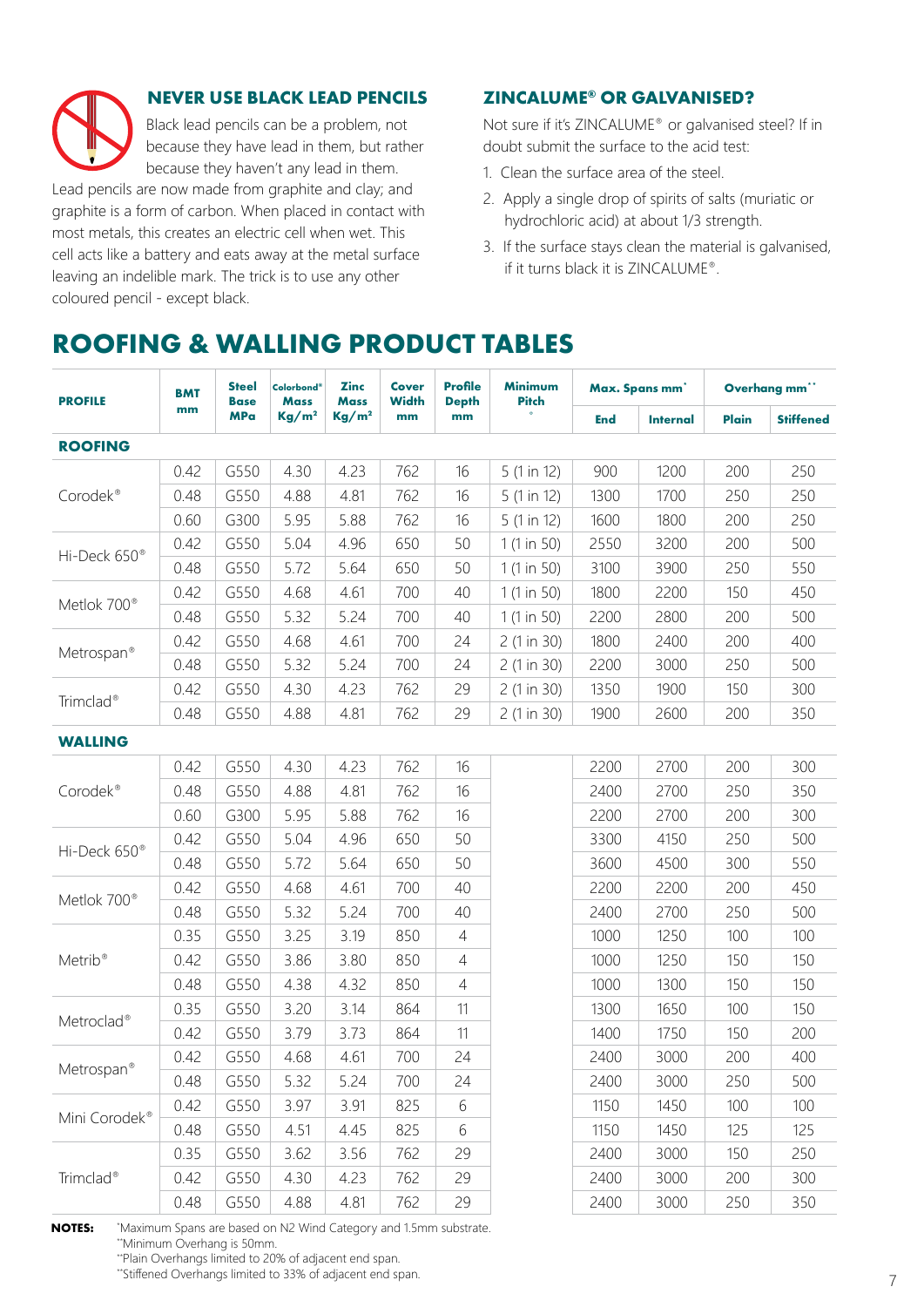## **SHEET COVERAGE BY PROFILE**

#### **METROSPAN® Cover: 700mm**

| Roof<br><b>Width</b><br>(m) | <b>Sheets</b> | <b>Sheets</b>  | Cover<br>(m) |
|-----------------------------|---------------|----------------|--------------|
| 3                           | 5             | 3              | 2.1          |
| 4                           | 6             | $\overline{4}$ | 2.8          |
| 5                           | 8             | 5              | 3.5          |
| 6                           | 9             | 6              | 4.2          |
| 7                           | 10            | 7              | 4.9          |
| 8                           | 12            | 8              | 5.6          |
| 9                           | 13            | 9              | 6.3          |
| 10                          | 15            | 10             | 7.0          |
| 11                          | 16            | 11             | 7.7          |
| 12                          | 18            | 12             | 8.4          |
| 13                          | 19            | 13             | 9.1          |
| 14                          | 20            | 14             | 9.8          |
| 15                          | 22            | 15             | 10.5         |
| 16                          | 23            | 16             | 11.2         |
| 17                          | 25            | 17             | 11.9         |
| 18                          | 26            | 18             | 12.6         |
| 19                          | 28            | 19             | 13.3         |
| 20                          | 29            | 20             | 14.0         |

#### **CORODEK® Cover: 762mm**

#### **Roof Width (m) Sheets** Sheets Cover **(m)** 3 4 3 2.3 4 | 6 | | 4 | 3.0  $5 \mid 7 \mid 5 \mid 3.8$ 6 | 8 | 6 | 4.6 7 10 7 5.3 8 | 11 | 8 | 6.1 9 | 12 | | 9 | 6.9 10 14 10 7.6 11 | 15 | | 11 | 8.4 12 16 12 9.1 13 | 18 | | 13 | 9.9 14 19 14 10.7 15 | 20 | 15 | 11.4 16 21 16 12.2  $17 \mid 23 \mid 17 \mid 13.0$ 18 24 18 13.7  $19$  | 25 | | 19 | 14.5 20 | 27 | | 20 | 15.2

|                             | <b>METROCLAD<sup>®</sup></b><br>Cover: 850mm |  |  |  |  |  |  |  |
|-----------------------------|----------------------------------------------|--|--|--|--|--|--|--|
| Roof<br><b>Width</b><br>(m) | <b>Sheets</b>                                |  |  |  |  |  |  |  |
| ζ                           | 4                                            |  |  |  |  |  |  |  |
|                             | ς                                            |  |  |  |  |  |  |  |

| <b>/idth</b><br>(m) | <b>Sheets</b>  | <b>Sheets</b>  | Cover<br>(m) |
|---------------------|----------------|----------------|--------------|
| 3                   | $\overline{4}$ | 3              | 2.6          |
| $\overline{4}$      | 5              | $\overline{4}$ | 3.4          |
| 5                   | 6              | 5              | 4.3          |
| 6                   | 8              | 6              | 5.1          |
| $\overline{7}$      | 9              | $\overline{7}$ | 6.0          |
| 8                   | 10             | 8              | 6.8          |
| 9                   | 11             | 9              | 7.7          |
| 10                  | 12             | 10             | 8.5          |
| 11                  | 14             | 11             | 9.4          |
| 12                  | 15             | 12             | 10.2         |
| 13                  | 16             | 13             | 11.1         |
| 14                  | 17             | 14             | 11.9         |
| 15                  | 18             | 15             | 12.8         |
| 16                  | 20             | 16             | 13.6         |
| 17                  | 21             | 17             | 14.5         |
| 18                  | 22             | 18             | 15.3         |
| 19                  | 23             | 19             | 16.2         |
| 20                  | 24             | 20             | 17.0         |

### **METLOK 700®**

| <b>Cover: 700mm</b> |
|---------------------|

| Roof<br><b>Width</b><br>(m) | <b>Sheets</b> | <b>Sheets</b> | <b>Cover</b><br>(m) |
|-----------------------------|---------------|---------------|---------------------|
| 3                           | 5             | 3             | 2.1                 |
| $\overline{4}$              | 6             | 4             | 2.8                 |
| 5                           | 8             | 5             | 3.5                 |
| 6                           | 9             | 6             | 4.2                 |
| 7                           | 10            | 7             | 4.9                 |
| 8                           | 12            | 8             | 5.6                 |
| 9                           | 13            | 9             | 6.3                 |
| 10                          | 15            | 10            | 7.0                 |
| 11                          | 16            | 11            | 7.7                 |
| 12                          | 18            | 12            | 8.4                 |
| 13                          | 19            | 13            | 9.1                 |
| 14                          | 20            | 14            | 9.8                 |
| 15                          | 22            | 15            | 10.5                |
| 16                          | 23            | 16            | 11.2                |
| 17                          | 25            | 17            | 11.9                |
| 18                          | 26            | 18            | 12.6                |
| 19                          | 28            | 19            | 13.3                |
| 20                          | 29            | 20            | 14.0                |

| <b>TRIMCLAD®</b> |
|------------------|
| Cover: 762mm     |

| Roof<br><b>Width</b><br>(m) | <b>Sheets</b> | <b>Sheets</b> | <b>Cover</b><br>(m) |
|-----------------------------|---------------|---------------|---------------------|
| 3                           | 4             | 3             | 2.3                 |
| 4                           | 6             | 4             | 3.0                 |
| 5                           | 7             | 5             | 3.8                 |
| 6                           | 8             | 6             | 4.6                 |
| 7                           | 10            | 7             | 5.3                 |
| 8                           | 11            | 8             | 6.1                 |
| 9                           | 12            | 9             | 6.9                 |
| 10                          | 14            | 10            | 7.6                 |
| 11                          | 15            | 11            | 8.4                 |
| 12                          | 16            | 12            | 9.1                 |
| 13                          | 18            | 13            | 9.9                 |
| 14                          | 19            | 14            | 10.7                |
| 15                          | 20            | 15            | 11.4                |
| 16                          | 21            | 16            | 12.2                |
| 17                          | 23            | 17            | 13.0                |
| 18                          | 24            | 18            | 13.7                |
| 19                          | 25            | 19            | 14.5                |
| 20                          | 27            | 20            | 15.2                |
|                             |               |               |                     |

| <b>METRIB<sup>®</sup></b> |
|---------------------------|
| <b>Cover: 850mm</b>       |
|                           |

 $\overline{\phantom{a}}$ 

| Roof<br><b>Width</b><br>(m) | <b>Sheets</b> | <b>Sheets</b> | <b>Cover</b><br>(m) |
|-----------------------------|---------------|---------------|---------------------|
| 3                           | 4             | 3             | 2.6                 |
| 4                           | 5             | 4             | 3.4                 |
| 5                           | 6             | 5             | 4.3                 |
| 6                           | 8             | 6             | 5.1                 |
| 7                           | 9             | 7             | 6.0                 |
| 8                           | 10            | 8             | 6.8                 |
| 9                           | 11            | 9             | 7.7                 |
| 10                          | 12            | 10            | 8.5                 |
| 11                          | 14            | 11            | 9.4                 |
| 12                          | 15            | 12            | 10.2                |
| 13                          | 16            | 13            | 11.1                |
| 14                          | 17            | 14            | 11.9                |
| 15                          | 18            | 15            | 12.8                |
| 16                          | 20            | 16            | 13.6                |
| 17                          | 21            | 17            | 14.5                |
| 18                          | 22            | 18            | 15.3                |
| 19                          | 23            | 19            | 16.2                |
| 20                          | 24            | 20            | 17.0                |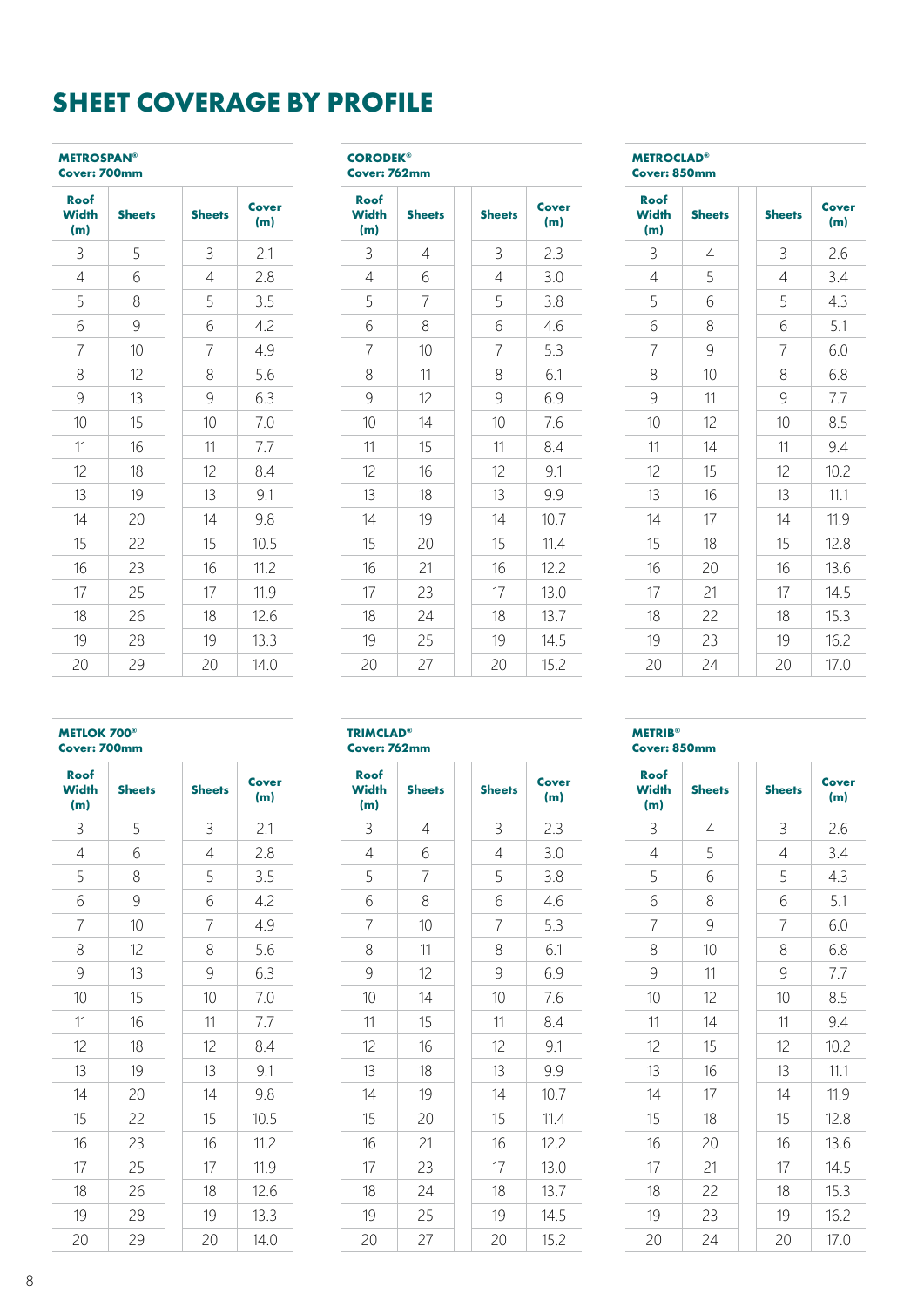## **FASTENER SELECTION GUIDES**

 $\ddot{\phantom{0}}$ 

 $\blacksquare$  $\sim$ 

#### **CORRUGATED PROFILES**

|                                                          | <b>NON-CYCLONIC FIXING</b>                                              |                                                                 | <b>CYCLONIC FIXING</b>                                                   |                                                                                             |                                                                                            |  |
|----------------------------------------------------------|-------------------------------------------------------------------------|-----------------------------------------------------------------|--------------------------------------------------------------------------|---------------------------------------------------------------------------------------------|--------------------------------------------------------------------------------------------|--|
|                                                          | <b>Valley Fix</b>                                                       | <b>Crest Fix</b>                                                | <b>Valley Fix</b>                                                        | <b>Crest Fix</b>                                                                            | <b>Ridge Cap Fix</b>                                                                       |  |
| Fix to                                                   |                                                                         | <b>THE SAN FREESAST</b>                                         | <b>Baames</b>                                                            |                                                                                             |                                                                                            |  |
| <b>Timber</b><br><b>Supports</b>                         | RoofZIPS <sup>®</sup><br>M6 - 11 x 25 Hd/Seal<br>6-030-3308-3C4         | RoofZIPS <sup>®</sup><br>M6 - 11 x 50 Hd/Seal<br>6-030-3306-1C4 | $14 - 10 \times 25$ mm<br>Hex Hd SL Type 17<br>6-030-3007-4C4            | 14 - 10 x 50mm<br>Hex Hd Roof-Lok <sup>®</sup><br>Type 17<br>6-030-3633-2C4                 | $14 - 10 \times 50$ mm<br>25mm Multiseal Assy<br>Type 17<br>6-030-3093-2C4                 |  |
| <b>Fix to Metal</b>                                      |                                                                         | <b>TANKARRASSA</b>                                              |                                                                          |                                                                                             |                                                                                            |  |
| <b>Supports</b><br>$0.42 -$<br>1.5 <sub>mm</sub>         | RoofZIPS <sup>®</sup><br>M6 - 11 x 25 Hd/Seal<br>6-030-3308-3C4         | RoofZIPS <sup>®</sup><br>M6 - 11 x 50 Hd/Seal<br>6-030-3306-1C4 | RoofZIPS <sup>®</sup><br>M6 - 11 x 25 Hd/Seal<br>6-030-3308-3C4          | RoofZIPS <sup>®</sup><br>M6.5 - 12 x 55mm<br>Roof-lok® Cyl Assy<br>6-030-3331-1C4           | RoofZIPS <sup>®</sup><br>M6.5 - 12 x 55mm<br>Multiseal Assy<br>6-030-3333-3C4              |  |
|                                                          |                                                                         |                                                                 |                                                                          |                                                                                             |                                                                                            |  |
| <b>Fix to Steel</b><br><b>Supports</b><br>$1.5 - 4.5$ mm | $10 - 16 \times 16$ mm<br>Hex Hd SL Teks <sup>®</sup><br>6-310-3117-5Z4 | M5.5 x 39mm<br>AutoTeks <sup>®</sup><br>6-310-3637-7C4          | 14 - 10 x 25mm<br>Hex Hd SL<br>Metal Teks <sup>®</sup><br>6-310-3637-7C4 | 14 - 10 x 53mm<br>Hex Hd Roof-Lok <sup>®</sup><br>Metal Teks <sup>®</sup><br>6-310-3162-2C4 | $14 - 10 \times 53$ mm<br>25mm Ridge Cap Assy<br>Metal Teks <sup>®</sup><br>6-310-3150-2C4 |  |

#### **SQUARE RIB PROFILES**

|                                        |                                                                         | <b>NON-CYCLONIC FIXING</b>                                      | <b>CYCLONIC FIXING</b>                                                   |                                                                                      |                                                                                    |  |  |
|----------------------------------------|-------------------------------------------------------------------------|-----------------------------------------------------------------|--------------------------------------------------------------------------|--------------------------------------------------------------------------------------|------------------------------------------------------------------------------------|--|--|
|                                        | <b>Valley Fix</b>                                                       | <b>Crest Fix</b>                                                | <b>Valley Fix</b>                                                        | <b>Crest Fix</b>                                                                     | <b>Ridge Cap Fix</b>                                                               |  |  |
| <b>Fix to</b><br><b>Timber</b>         |                                                                         | <b>Tuanguisticiana</b>                                          |                                                                          |                                                                                      |                                                                                    |  |  |
| <b>Supports</b>                        | RoofZIPS <sup>®</sup><br>M6 - 11 x 25 Hd/Seal<br>6-030-3308-3C4         | RoofZIPS <sup>®</sup><br>M6 - 11 x 65mm<br>6-030-3307-2C4       | 14 - 10 x 25mm<br>Hex Hd Seal Type 17<br>6-031-3007-4C4                  | $14 - 10 \times 65$ mm<br>Roof-Lok <sup>®</sup> Type 17<br>6-030-3655-7C4            | $14 - 10 \times 65$ mm<br>Multiseal Assy Type 17<br>6-030-3088-6C4                 |  |  |
| <b>Fix to Metal</b><br><b>Supports</b> |                                                                         | <b>TELEVISIONS</b>                                              | mmm                                                                      |                                                                                      |                                                                                    |  |  |
| $0.42 -$<br>1.5 <sub>mm</sub>          | RoofZIPS <sup>®</sup><br>M6 - 11 x 25 Hd/Seal<br>6-030-3308-3C4         | RoofZIPS <sup>®</sup><br>M6 - 11 x 50 Hd/Seal<br>6-030-3306-1C4 | RoofZIPS <sup>®</sup><br>M6 - 11 x 25 Hd/Seal<br>6-030-3308-3C4          | RoofZIPS <sup>®</sup><br>M6.5 - 12 x 55mm<br>Roof-lok <sup>®</sup><br>6-030-3332-2C4 | RoofZIPS <sup>®</sup><br>M6.5 - 12 x 55mm<br>Multiseal Assy<br>6-030-3333-3C4      |  |  |
| <b>Fix to Steel</b>                    | <b>Bum-</b>                                                             |                                                                 | <b>Fum</b>                                                               |                                                                                      |                                                                                    |  |  |
| <b>Supports</b><br>$1.5 - 4.5$ mm      | $10 - 16 \times 16$ mm<br>Hex Hd SL Teks <sup>®</sup><br>6-310-3117-5Z4 | M5.5 x 50mm<br>AutoTeks <sup>®</sup><br>6-310-3579-4C4          | 14 - 10 x 25mm<br>Hex Hd SL<br>Metal Teks <sup>®</sup><br>6-310-3323-5C4 | 14 - 10 x 50mm<br>Roof-Lok <sup>®</sup><br>Metal Teks <sup>®</sup><br>6-310-3164-2C4 | 14 - 10 x 53mm<br>25mm Ridge Cap Assy<br>Metal Teks <sup>®</sup><br>6-310-3150-2C4 |  |  |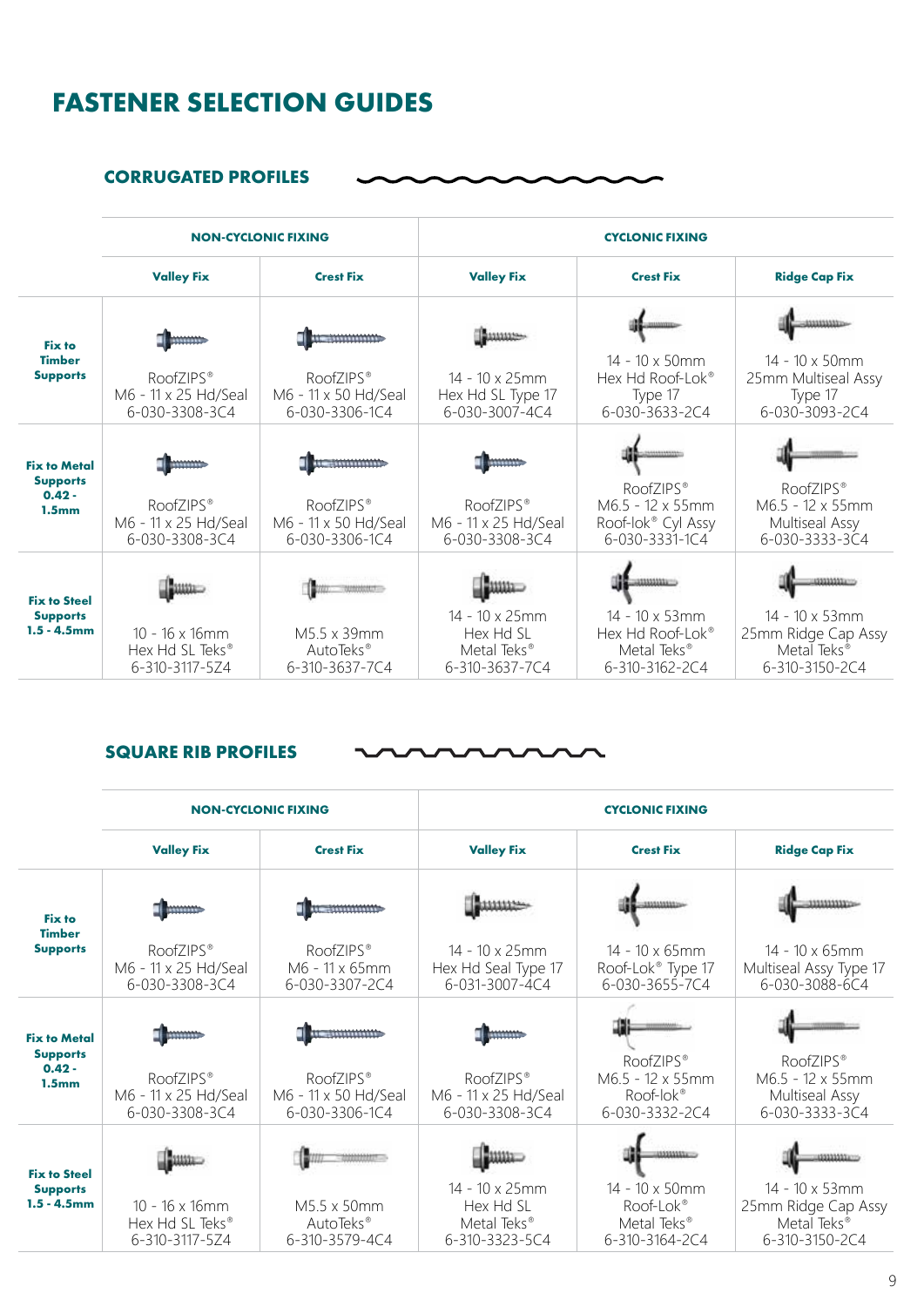# **FASTENER SELECTION GUIDES**

**Approx. Fasteners** 

|                           | per m2                                 |                                                                                                               |                                                                                                                                      |
|---------------------------|----------------------------------------|---------------------------------------------------------------------------------------------------------------|--------------------------------------------------------------------------------------------------------------------------------------|
| Mini Corodek®             | $5 - 6$                                |                                                                                                               | Fix to Timber Supports & Steel 1 - 3mm BMT<br>M4.8 x 25mm RippleZIPS®                                                                |
|                           |                                        | <b>Fix to Timber Supports</b>                                                                                 | Fix to Steel < 1.5mm BMT                                                                                                             |
| Metlok 700 <sup>®</sup>   | 3 per clip                             |                                                                                                               | #12 Hex Head Zip Screws x 25mm                                                                                                       |
|                           |                                        | #12 Hex Head Type 17 x 25mm<br>Add 10mm for softwood                                                          | Fix to Steel > 1.5mm BMT<br>#12 Hex Head Self Drilling Screws x 25mm                                                                 |
|                           |                                        | <b>Fix to Timber Supports</b>                                                                                 | <b>Fix to Steel 1 - 4mm BMT</b>                                                                                                      |
| <b>Roofing Battens</b>    | 8                                      |                                                                                                               |                                                                                                                                      |
|                           |                                        | M5.5 x 40mm Hex Head BattenZIPS®                                                                              | 12 - 14 x 20mm Hex Head Metal Teks®                                                                                                  |
|                           | See                                    |                                                                                                               | Fix: Roof profile heights 16 to 24mm to timber battens; Fix roof profile heights<br>16 to 29mm to metal batten & purlins up to 1.6mm |
| Polycarbonate<br>Roofing  | manufacturers<br>recommendation        |                                                                                                               | PolyZIPS® M6.5 - 14 x 50mm Hex Head                                                                                                  |
|                           |                                        |                                                                                                               |                                                                                                                                      |
| <b>Fibreglass Roofing</b> | See<br>manufacturers<br>recommendation | Fix roof profile heights 18 to 29mm<br>to purlins 1.2 to 5mm<br>Fibreglass Teks® M6.5 - 14 x 65mm<br>Hex Head | Fix roof profile heights 40 to 62.5mm<br>to purlins 1.2 to 5mm<br>Fibreglass Teks® M6.5 - 14 x 85mm<br>Hex Head                      |

All fasteners to be installed as per manufacturers recommendations. This guide outlines only the most frequently used screw assemblies. The screw length may vary depending on the actual profile and the type of insulation system used. These recommendations should always be considered in conjunction with the roof manufacturers fixing specifications. Self drilling and tapping screws must comply with AS 3566.

# **FASTENER QUANTITY GUIDE**

|                           |                            |                         |                                      |     |                | <b>FASTENERS PER m<sup>2</sup></b> |                |                |
|---------------------------|----------------------------|-------------------------|--------------------------------------|-----|----------------|------------------------------------|----------------|----------------|
| <b>PROFILE</b>            | <b>Fasteners per sheet</b> |                         | <b>Typical Support Spacings (mm)</b> |     |                |                                    |                |                |
|                           | width                      | <b>Sheet Cover (mm)</b> | 450                                  | 600 | 900            | 1200                               | 1500           | 1600           |
|                           | 3                          | 762                     | 9                                    | 7   | 5              | 4                                  | 3              | 3              |
| Corodek <sup>®</sup>      | 5                          |                         | 15                                   | 11  | 8              | 6                                  | 5              | 4              |
| Trimclad <sup>®</sup>     | 4                          | 762                     | 12                                   | 9   | 6              | 5                                  | 4              | 3              |
|                           | 3                          | 700                     | 10                                   | 8   | 5              | $\overline{4}$                     | 3              | 3              |
| Metrospan®                | $\overline{4}$             |                         | 13                                   | 10  | 6              | 5                                  | $\overline{4}$ | 3              |
| Metlok 700 <sup>®</sup>   | 3 per clip                 | 700                     |                                      |     | $\overline{c}$ |                                    |                | $\overline{ }$ |
| Metroclad <sup>®</sup>    | $\overline{4}$             | 850                     | 11                                   | 8   | 6              | $\overline{4}$                     | $\overline{4}$ | 3              |
| Mini Corodek <sup>®</sup> | 6                          | 825                     | 17                                   | 13  | 9              | $\overline{7}$                     | 5              | 5              |
|                           | 11                         |                         | 30                                   | 22  | 15             | 11                                 | 9              |                |
| Metrib <sup>®</sup>       | 4                          | 850                     | 11                                   | 8   | 6              | $\overline{4}$                     | $\overline{4}$ | 3              |
|                           | 8                          |                         | 21                                   | 16  | 10             | 8                                  | 6              | 6              |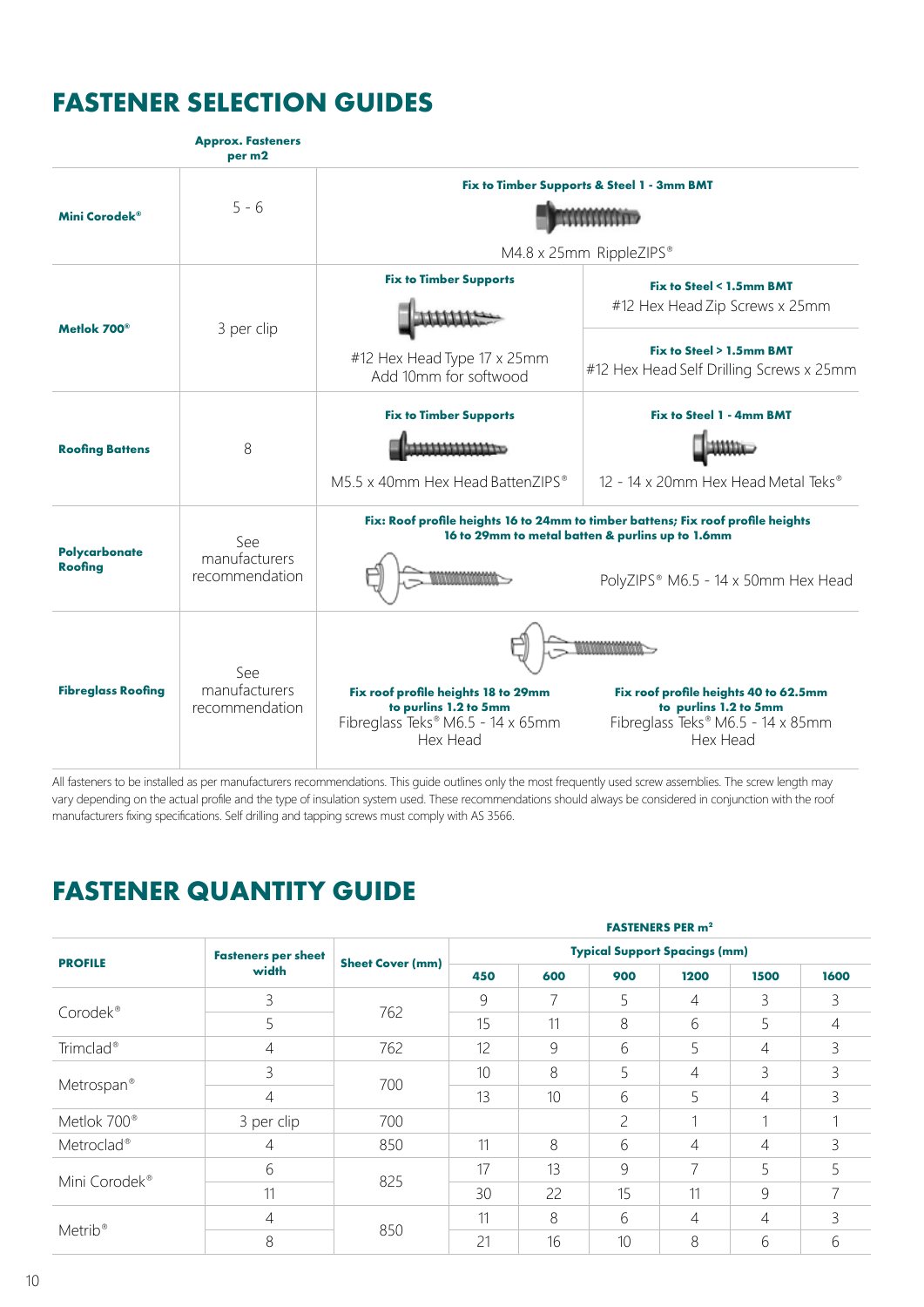# **SIDE LAPS**

It is considered good practice to use fasteners on side laps, although these are generally not necessary when the sheeting is supported as indicated in maximum span tables or for roof spans under 900mm and wall cladding spans under 1200mm. Side lap fastening should be considered if the weather resistance of the joint is questionable for any reason.

### **DRAINAGE & OVERFLOW**

#### **MAXIMUM ROOF RUNS (m) FOR SLOPES & RAINFALL INTENSITIES**

|                          |                           | <b>ROOF SLOPE</b>      |                        |                      |                      |                         |                            |
|--------------------------|---------------------------|------------------------|------------------------|----------------------|----------------------|-------------------------|----------------------------|
| <b>PROFILE</b>           | <b>Intensity</b><br>mm/hr | 1 in 50<br>$1^{\circ}$ | 1 in 30<br>$2^{\circ}$ | 1 in 20<br>$3^\circ$ | 1 in 12<br>$5^\circ$ | 1 in 7.5<br>$7.5^\circ$ | $1$ in $6$<br>$10^{\circ}$ |
|                          | 100                       |                        |                        |                      | 47                   | 47                      | 51                         |
|                          | 150                       |                        |                        |                      | 27                   | 32                      | 35                         |
| Corodek <sup>®</sup>     | 200                       |                        |                        |                      | 20                   | 24                      | 26                         |
|                          | 250                       |                        |                        |                      | 16                   | 19                      | 21                         |
|                          | 300                       |                        |                        |                      | 13                   | 16                      | 17                         |
|                          | 400                       |                        |                        |                      | 10                   | 12                      | 13                         |
|                          | 100                       | 143                    | 480                    | 209                  | 256                  |                         | 348                        |
|                          | 150                       | 95                     | 120                    | 139                  | 171                  |                         | 232                        |
|                          | 200                       | 71                     | 90                     | 104                  | 128                  |                         | 174                        |
| Hi Deck 650 <sup>®</sup> | 250                       | 57                     | 72                     | 83                   | 102                  |                         | 139                        |
|                          | 300                       | 47                     | 60                     | 69                   | 85                   |                         | 116                        |
|                          | 400                       | 35                     | 45                     | 52                   | 64                   |                         | 87                         |
|                          | 100                       | 316                    | 398                    | 462                  | 567                  | 676                     | 769                        |
|                          | 150                       | 211                    | 265                    | 308                  | 378                  | 450                     | 513                        |
| Metlok 700 <sup>®</sup>  | 200                       | 158                    | 199                    | 231                  | 284                  | 338                     | 385                        |
|                          | 250                       | 127                    | 159                    | 185                  | 227                  | 270                     | 308                        |
|                          | 300                       | 105                    | 133                    | 154                  | 189                  | 225                     | 256                        |
|                          | 400                       | 79                     | 99                     | 116                  | 142                  | 169                     | 192                        |
|                          | 100                       |                        | 97                     | 110                  | 131                  |                         | 168                        |
|                          | 150                       |                        | 65                     | 73                   | 87                   |                         | 112                        |
|                          | 200                       |                        | 49                     | 55                   | 65                   |                         | 84                         |
| Metrospan <sup>®</sup>   | 250                       |                        | 39                     | 44                   | 52                   |                         | 67                         |
|                          | 300                       |                        | 32                     | 37                   | 44                   |                         | 56                         |
|                          | 400                       |                        | 24                     | 28                   | 33                   |                         | 42                         |
|                          | 100                       |                        | 220                    | 257                  | 320                  | 382                     | 439                        |
|                          | 150                       |                        | 146                    | 172                  | 214                  | 255                     | 293                        |
| Trimclad <sup>®</sup>    | 200                       |                        | 110                    | 129                  | 160                  | 191                     | 220                        |
|                          | 250                       |                        | 88                     | 103                  | 128                  | 153                     | 176                        |
|                          | 300                       |                        | 73                     | 86                   | 107                  | 127                     | 146                        |
|                          | 400                       |                        | 55                     | 64                   | 80                   | 96                      | 110                        |

• Rainwater run-off and drainage capacity may place some limitations on the total length of a sheet run and must be considered during the design and construction phase of a project.

- The total length of roof sheeting which shall include ends laps, expansion joints or steps and draining the roof in one direction, shall be considered a single roof run.
- Thermal expansion must also be considered.
- Maximum production and transportation lengths may limit availability.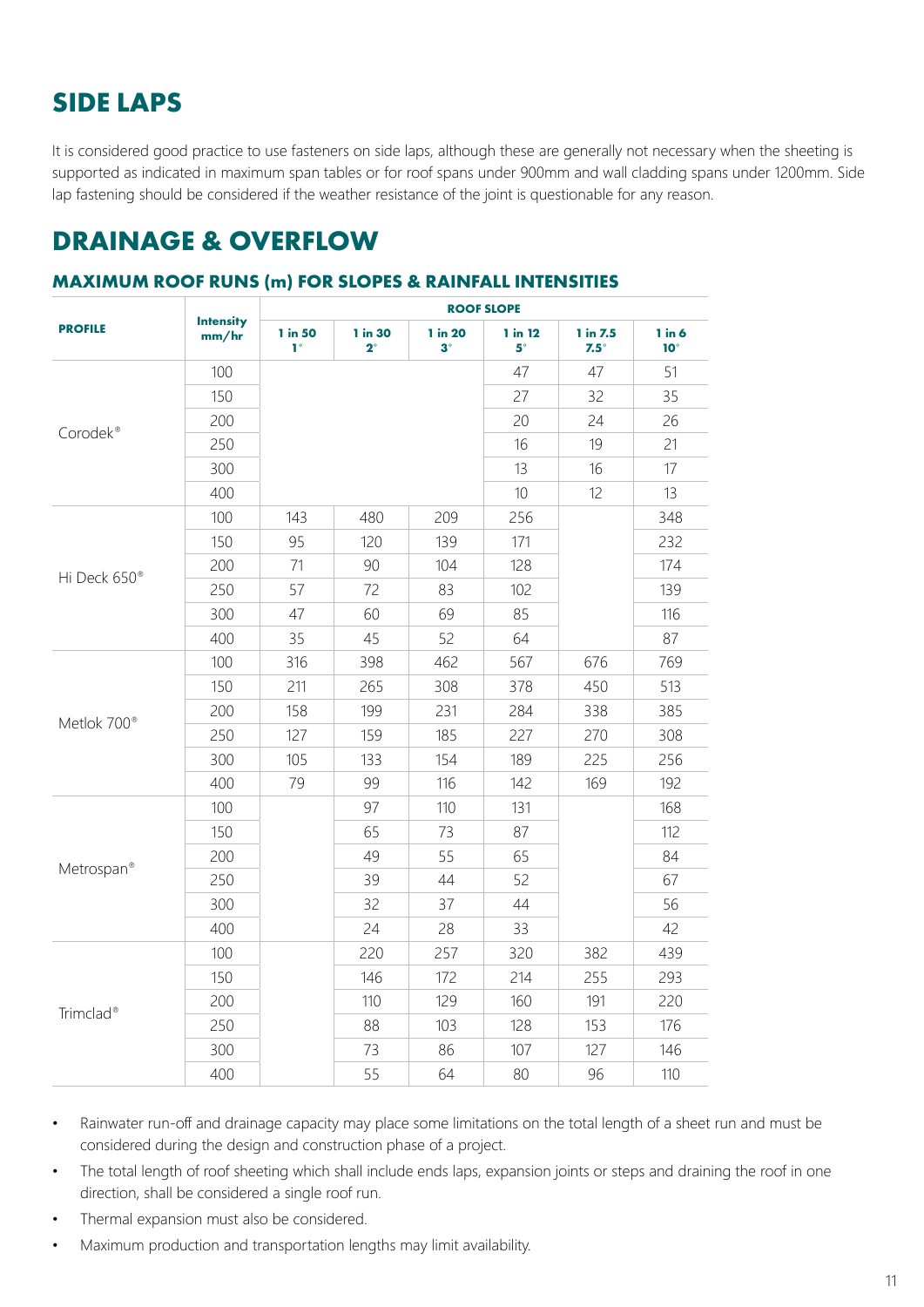#### **RAINFALL DURATION INTENSITIES (mm/Hr)**

|            |                    | <b>5 min. RAINFALL INTENSITY</b> |                      |  |  |
|------------|--------------------|----------------------------------|----------------------|--|--|
|            |                    | Once in<br>20 years              | Once in 100<br>years |  |  |
| <b>ACT</b> | Canberra           | 143                              | 193                  |  |  |
|            | Gungahlin          | 137                              | 179                  |  |  |
|            | Tuggeranong        | 148                              | 210                  |  |  |
| <b>NSW</b> | Albany             | 139                              | 180                  |  |  |
|            | <b>Broken Hill</b> | 143                              | 219                  |  |  |
|            | Goulburn           | 121                              | 156                  |  |  |
|            | Kiama              | 226                              | 319                  |  |  |
|            | Newcastle          | 226                              | 319                  |  |  |
|            | Orange             | 142                              | 186                  |  |  |
|            | Sydney             | 200                              | 262                  |  |  |
|            | Avalon             | 206                              | 278                  |  |  |
|            | Campbeltown        | 167                              | 222                  |  |  |
|            | Penrith            | 180                              | 244                  |  |  |
|            | Windsor            | 175                              | 233                  |  |  |
|            | <b>Tweed Heads</b> | 252                              | 330                  |  |  |
|            | Wollongong         | 217                              | 308                  |  |  |
| NT         | Alice Springs      | 166                              | 239                  |  |  |
|            | Darwin             | 233                              | 274                  |  |  |
|            | Katherine          | 216                              | 250                  |  |  |
| QLD        | Bamaga             | 252                              | 298                  |  |  |
|            | <b>Brisbane</b>    | 234                              | 305                  |  |  |
|            | Ipswich            | 211                              | 278                  |  |  |
|            | Victoria Point     | 245                              | 320                  |  |  |
|            | Bundaberg          | 265                              | 340                  |  |  |
|            | Cairns             | 229                              | 278                  |  |  |
|            | Concurry           | 218                              | 278                  |  |  |
|            | Innisfail          | 248                              | 301                  |  |  |
|            | Mackay             | 250                              | 316                  |  |  |
|            | Mt. Isa            | 199                              | 260                  |  |  |
|            | Noosa Heads        | 258                              | 331                  |  |  |
|            | Rockhampton        | 229                              | 300                  |  |  |
|            | Toowoomba          | 203                              | 268                  |  |  |
|            | Townsville         | 235                              | 300                  |  |  |
|            | Weipa              | 239                              | 283                  |  |  |
|            |                    |                                  |                      |  |  |

#### **5 min. RAINFALL INTENSITY**

|            |                 | Once in<br>20 years | Once in 100<br>years |
|------------|-----------------|---------------------|----------------------|
| <b>SA</b>  | Adelaide        | 124                 | 184                  |
|            | Gawler          | 110                 | 158                  |
|            | Mt. Gambler     | 103                 | 144                  |
|            | Murray Bridge   | 120                 | 178                  |
|            | Port Augusta    | 133                 | 199                  |
|            | Port Pirie      | 122                 | 181                  |
|            | Yorketown       | 155                 | 166                  |
| <b>TAS</b> | <b>Burnie</b>   | 128                 | 180                  |
|            | Flinders Island | 122                 | 165                  |
|            | Hobart          | 85                  | 116                  |
|            | Launceston      | 90                  | 121                  |
|            | Queenstown      | 94                  | 120                  |
|            | St Marys        | 146                 | 203                  |
| <b>VIC</b> | <b>Ballarat</b> | 131                 | 188                  |
|            | Benalla         | 146                 | 194                  |
|            | Geelong         | 102                 | 144                  |
|            | Horsham         | 120                 | 173                  |
|            | Lake Entrance   | 145                 | 198                  |
|            | Melbourne       | 132                 | 187                  |
|            | Hastings        | 117                 | 145                  |
|            | Sorrento        | 106                 | 140                  |
|            | Mildura         | 142                 | 218                  |
|            | Stawell         | 130                 | 186                  |
| <b>WA</b>  | Albany          | 125                 | 178                  |
|            | <b>Broome</b>   | 232                 | 287                  |
|            | Bunbury         | 147                 | 199                  |
|            | Derby           | 211                 | 256                  |
|            | Geraldton       | 138                 | 193                  |
|            | Kalgoorlie      | 137                 | 204                  |
|            | Perth           | 130                 | 172                  |
|            | Joondalup       | 133                 | 180                  |
|            | Midland         | 122                 | 163                  |
|            | Port Headland   | 168                 | 230                  |
|            | Tom Price       | 138                 | 182                  |

Source: National Construction Code. Table 3.5.2.1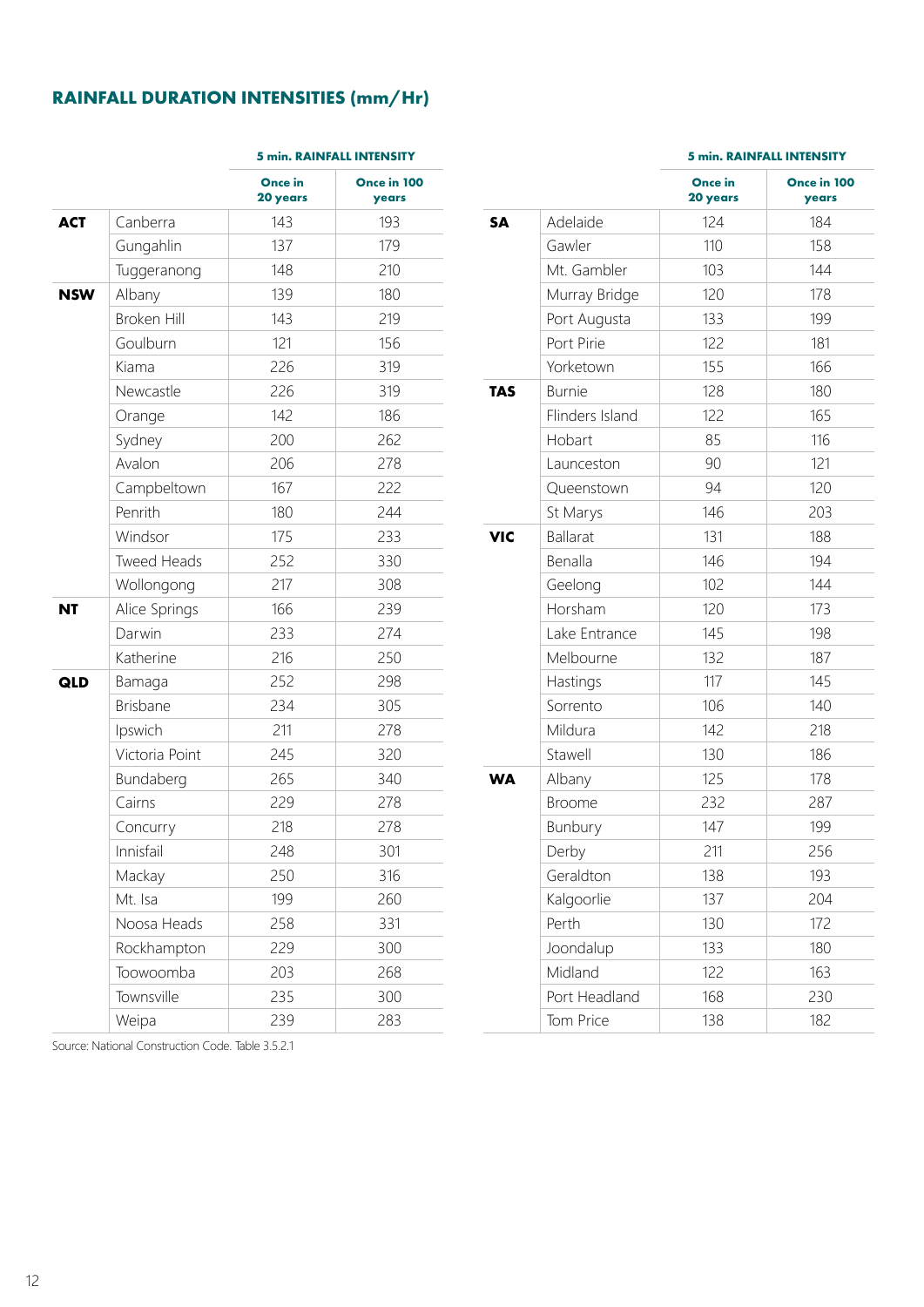# **GUTTER OVERFLOW**

#### **RAINWATER OVERFLOW PROVISIONS**

The NCC 2016 Part 3.5.2 sets out the appropriate performance requirements for overflow measures of eave and valley gutters. This was updated in May 2016 and incorporates the requirements for rainfall intensities for 1 in 20 year and 1 in 100 year intervals in locations across Australia.

It is important that the drainage system diverts water away from the building. Part 3.5.2 of the NCC 2016 sets out the acceptable construction practice and gives consideration to materials, gutter selection, gutter installation and downpipe size and installation. The code also provides detail on rainfall duration intensities, gutter and downpipe selection, overflow volumes and acceptable overflow measures both continuous and dedicated.

It is important to note that a combination of overflow measures may be required in order to achieve a complying drainage system. As high fronted gutters have become very popular, overflow systems must be considered in the totality of the drainage system as relying on gutter capacity alone may not be sufficient.

#### **DESIGNER RESPONSIBILITY**

The designer may be the builder, hydraulic engineer, architect, building designer, roofing and guttering contractor or home owner. It is up to the designer to design a complete rainwater drainage system that meets the relevant requirements if the NCC Building Code and relevant Australian Standards. Designers should take note of AS/NZS 3500.3 and AS/NZS 3500.5.

Broadly, the steps a roof drainage designer takes are as follows:

- Ascertain duration of rainfall intensity.
- Consider the roof design, roof catchment area, slope, number and positions of downpipes, length of gutter, ridge to gutter length etc.
- Calculate the overflow volume.
- Select downpipes, gutters and overflow measures that are suitable based on the required overflow volume.

#### **INSTALLER RESPONSIBILITY**

The installer is responsible for installing the rainwater drainage system as per the design provided by the designer. Section 3.5.2.4 of the NCC 2016 sets out the minimum requirements for the installation of gutters.

#### **HOMEOWNER RESPONSIBILITY**

A rainwater drainage system is only as good as the maintenance of the system. Blocked gutters, downpipes or other overflow items will negatively impact on the performance of the drainage system. The homeowner is responsible for ensuring basic maintenance of the system is carried out at regular intervals.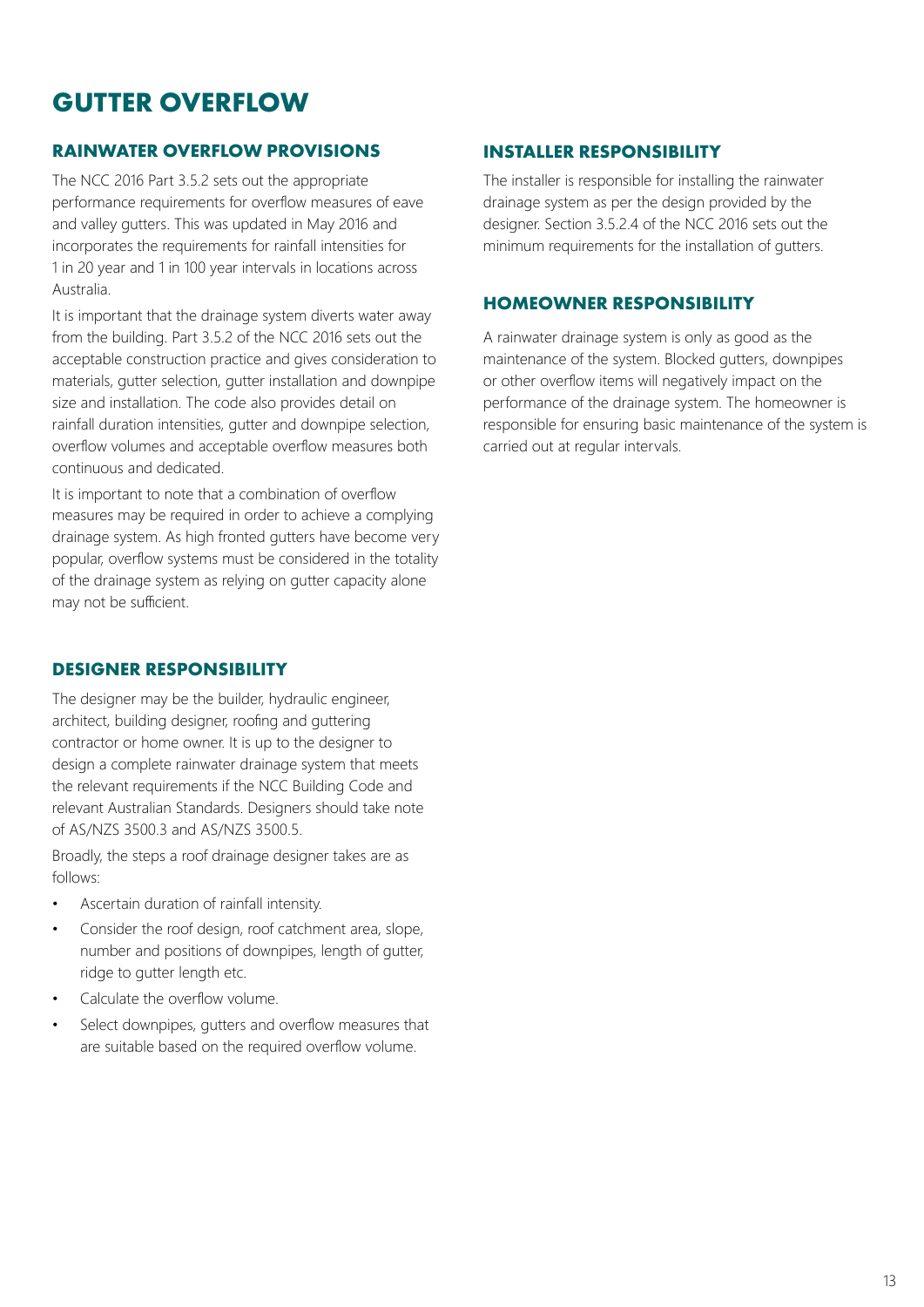# **RAINWATER OVERFLOW DESIGN & PROVISION**

### **NCC: Table 3.5.2.4 ACCEPTABLE OVERFLOW MEASURES**

Note: Extracted directly from the NCC. (L/s/m = Litres per second per metre)

#### **TABLE A: ACCEPTABLE CONTINUOUS OVERFLOW MEASURES**

|          |                                                                                                                                                                                                                                               | <b>Overflow Capacity</b> |                                  |
|----------|-----------------------------------------------------------------------------------------------------------------------------------------------------------------------------------------------------------------------------------------------|--------------------------|----------------------------------|
|          | Front face slotted gutter with;                                                                                                                                                                                                               | (L/s/m)                  | Top of fascia                    |
| a.       | A minimum slot opening area of 1200mm2 per metre qutter;<br>and<br>b. The lower edge of the slots is installed a minimum of 25mm                                                                                                              | 0.50                     | 25 mm                            |
|          | below the fascia.                                                                                                                                                                                                                             |                          |                                  |
|          | <b>Controlled back gap with;</b>                                                                                                                                                                                                              |                          | Top of fascia                    |
| а.<br>C. | A permanent minimum 10mm spacer installed between the<br>gutter back and fascia; and<br>b. One spacer per bracket, with the spacer not more than<br>50mm wide; and<br>The back of the gutter installed a minimum of 10mm below<br>the fascia. | 1.50                     | 10 mm<br>$10$ mm<br>Spacer       |
|          |                                                                                                                                                                                                                                               |                          |                                  |
| a.       | <b>Controlled front bead height;</b><br>The front bead of the gutter installed a minimum 10mm<br>below the top of the fascia.                                                                                                                 | 1.50                     | Top of fascia<br>10 mm           |
| a.<br>b. | TABLE B: ACCEPTABLE DEDICATED OVERFLOW MEASURES PER DOWNPIPE<br>End-stop weir with;<br>A minimum clear width of 100mm; and<br>The weir edge installed a minimum of 25mm below the fascia.                                                     | 0.50                     | Top of fascia<br>25 mm<br>100 mm |
|          | Inverted nozzle installed within 500mm of a gutter high<br>point with;                                                                                                                                                                        |                          | Top of fascia                    |
|          | a. A minimum nozzle size of 100mm x 50m positioned<br>lengthways in the gutter; and<br>b. The top of the nozzle installed a minimum of 25mm below<br>the top of the fascia.                                                                   | 1.2                      | 25 mm                            |
|          | Front race weir with;                                                                                                                                                                                                                         |                          |                                  |
| b.<br>C. | a. A minimum clear width of 200mm; and<br>A minimum clear height of 20mm; and<br>The weir edge installed a minimum of 25mm below the top<br>of the fascia.                                                                                    | 1.0                      | llop of fascia<br>$26$ ms        |
|          | <b>Rainhead with;</b>                                                                                                                                                                                                                         |                          | Top of fascia                    |
| a.<br>b. | A 75mm diameter hole in the outward face of<br>the rainhead; and<br>The centreline of the hole positioned 100mm<br>below the top of the fascia.                                                                                               | 3.5                      | 100 mm<br>75 mm                  |
|          |                                                                                                                                                                                                                                               |                          |                                  |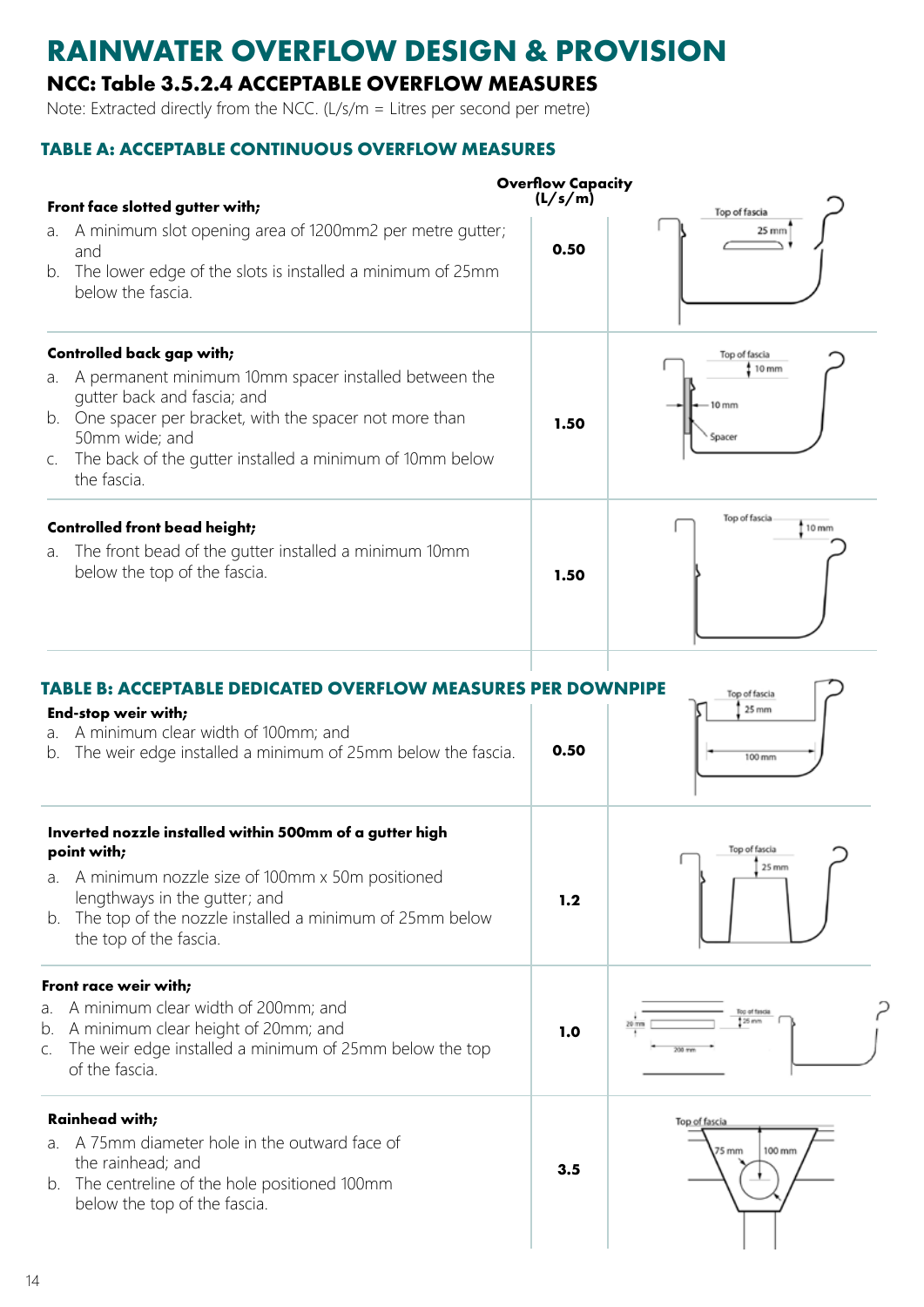# **METROLL GUTTER PROFILES**

There may be variations in dimensions across Metroll's manufacturing locations. Check with your local Metroll branch for dimensions, lead times and availability.

TCA = Total Cross Sectional Area

ECA = Effective Cross Sectional Area. ECA is calculated as per AS/NZS 2179:2014 and is 10mm below the overflow level.



| <b>METROLINE SQUARE GUTTER</b><br>QLD, NSW, VIC | $TCA$ mm <sup>2</sup> | $ECA$ mm <sup>2</sup> |
|-------------------------------------------------|-----------------------|-----------------------|
| Standard                                        | 6971                  | 5.874                 |
| Slotted                                         | 6.305                 | 5.202                 |



| <b>METROLINE FASCIA GUTTER</b><br>QLD, VIC | $TCA$ mm <sup>2</sup> | $ECA$ mm <sup>2</sup> |
|--------------------------------------------|-----------------------|-----------------------|
| <b>Standard</b>                            | 6 971                 | 5.874                 |
| Slotted                                    | 6,305                 |                       |





| <b>150 HALF ROUND GUTTER</b><br>QLD, NSW, VIC | $TCA$ mm <sup>2</sup> | $ECA$ mm <sup>2</sup> |
|-----------------------------------------------|-----------------------|-----------------------|
| Standard                                      | 9.791                 | 8,303                 |
| Slotted                                       |                       | 4 811                 |



| <b>SKYLINE GUTTER*</b><br>QLD, NSW, VIC | $TCA$ mm <sup>2</sup> | $ECA$ mm <sup>2</sup> |
|-----------------------------------------|-----------------------|-----------------------|
| Standard                                | 9,364                 | 8.005                 |
| Slotted                                 | 6.039                 | 4.706                 |

**\*** Suitable for use with Graptor Bracket.

#### **GRAPTOR BRACKET**

The Graptor bracket offers a compliant solution for the mandatory gutter overflow requirements of the NCC 2019, Part 3.5.2, by way of a controlled back gap between the fascia and the back of the gutter. The Graptor is suitable for use with the Skyline Gutter, 115 High Front Quad Gutter, 125 High Front Quad Gutter, 150 High Front Quad Gutter (QLD only) and Big M Gutter (QLD).

#### **SQUARELINE GUTTER VIC, WA**

|                   | <b>DIMENSIONS mm</b> |     | $ECA$ mm <sup>2</sup> |            | $TCA$ mm <sup>2</sup> |            |             |
|-------------------|----------------------|-----|-----------------------|------------|-----------------------|------------|-------------|
| <b>MODEL</b>      | A                    | в   | c                     | <b>STD</b> | <b>SLTD</b>           | <b>STD</b> | <b>SLTD</b> |
| <b>WA</b>         | 81                   | 120 | 145                   | 8,302      | 6,734                 | 9,471      | 7,923       |
| Standard VIC      | 65                   | 127 | 122                   | 6,800      | 5,800                 | 8,000      | 7.100       |
| Commercial VIC    | 83                   | 125 | 136                   |            | 8,210                 |            | 9,450       |
| Fascia Gutter VIC | 60                   | 127 | 121                   | 6,310      | 5,840                 | 7,570      | 7.100       |



#### **HIGH FRONT QUAD GUTTER NT, QLD, NSW, VIC, TAS, SA**

| <b>DIMENSIONS mm</b> |    |     | $ECA$ mm <sup>2</sup> |            |             | $TCA$ mm <sup>2</sup> |             |
|----------------------|----|-----|-----------------------|------------|-------------|-----------------------|-------------|
| <b>MODEL</b>         | A  | в   | c                     | <b>STD</b> | <b>SLTD</b> | <b>STD</b>            | <b>SLTD</b> |
| $115*$               | 61 | 115 | 90                    | 5,529      | 4.763       | 6,660                 | 5,895       |
| $125*$               | 68 | 107 | 94                    | 5,837      | 4,939       | 6,895                 | 5,991       |
| $150**$              | 68 | 130 | 98                    | 7.298      | 5,852       | 8,578                 | 7.137       |
| 175                  | 71 | 160 | 99                    | 9,389      | 7.617       | 10,970                | 9.204       |

\* Suitable for use with Graptor Bracket.

\*\* 150 model suitable use with Graptor Bracket in QLD only

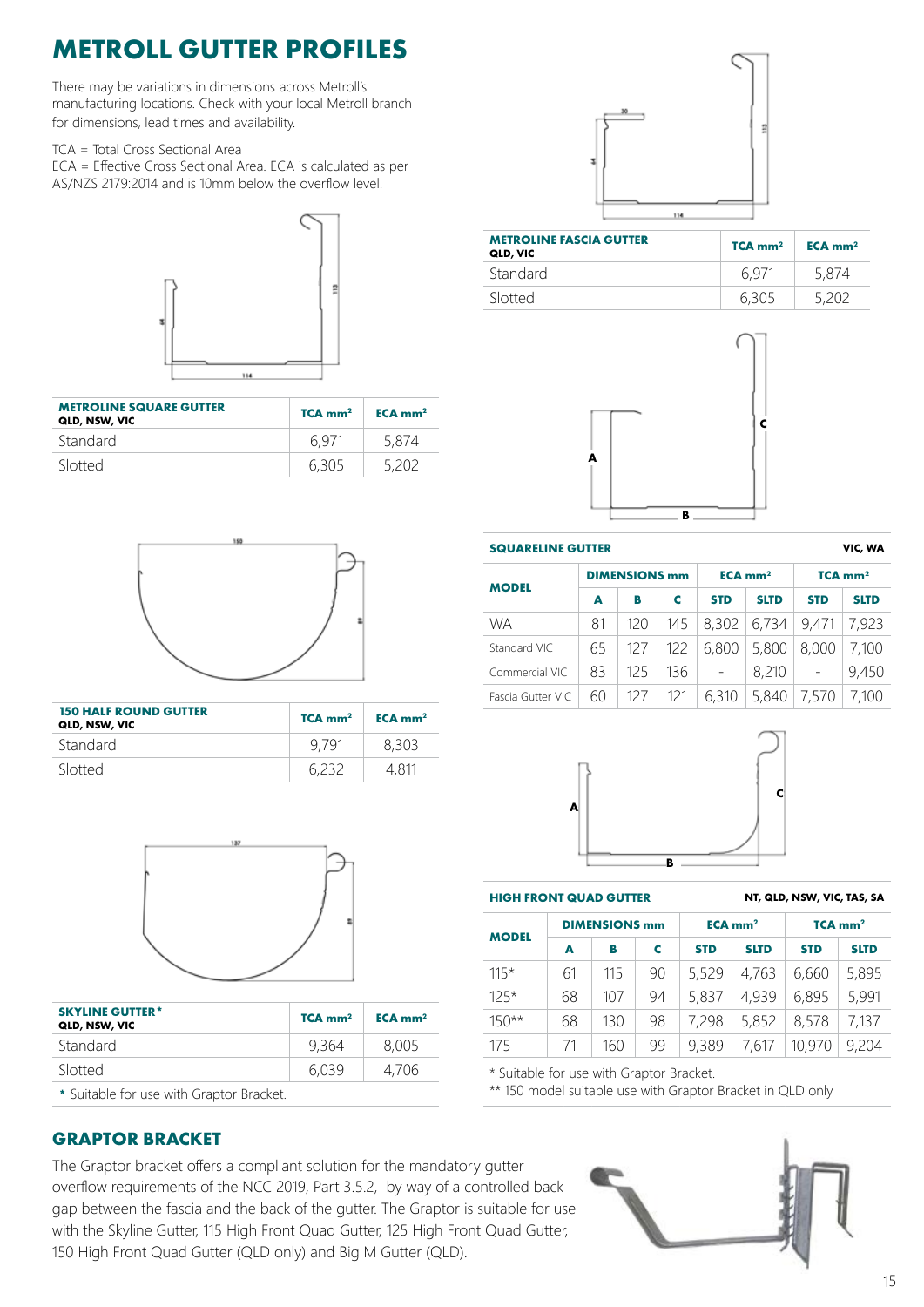# **METROLL GUTTER PROFILES**

TCA = Total Cross Sectional Area ECA = Effective Cross Sectional Area. ECA is calculated as per AS/NZS 2179:2014 and is 10mm below the overflow level.



| <b>LOW FRONT QUAD GUTTER</b> |                      |     | <b>QLD, Newcastle</b> |                       |            |
|------------------------------|----------------------|-----|-----------------------|-----------------------|------------|
|                              | <b>DIMENSIONS mm</b> |     | $ECA$ mm <sup>2</sup> | $TCA$ mm <sup>2</sup> |            |
| <b>MODEL</b>                 | A                    | в   | c                     | <b>STD</b>            | <b>STD</b> |
| 115                          | 58                   | 113 | 61                    | 5,367                 | 6,497      |
| 150                          | 76                   | 141 | 70                    | 8,239                 | 9,762      |
| 175                          | 105                  | 175 | 100                   | 15,430                | 17.297     |



| <b>SMARTLINE GUTTER</b><br>WA | $TCA$ mm <sup>2</sup> | $ECA$ mm <sup>2</sup> |
|-------------------------------|-----------------------|-----------------------|
| Standard                      |                       | 7,518                 |



| <b>ROOFLINE COLONIAL GUTTER</b><br>WA | $TCA$ mm <sup>2</sup> | $ECA$ mm <sup>2</sup> |
|---------------------------------------|-----------------------|-----------------------|
| Standard                              | 5.849                 |                       |
| Slotted                               |                       |                       |



| <b>EAVESLINE GUTTER</b><br>WA | $TCA$ mm <sup>2</sup> | $ECA$ mm <sup>2</sup> |
|-------------------------------|-----------------------|-----------------------|
| <b>Standard</b>               | 5,339                 | 4.453                 |
| Slotted                       | 3,555                 | 2 714                 |



| <b>NEWCASTLE FASCIA GUTTER</b><br><b>NSW</b> | $TCA$ mm <sup>2</sup> | $ECA$ mm <sup>2</sup> |
|----------------------------------------------|-----------------------|-----------------------|
| Standard                                     | 10.312                | 9.062                 |
| Slotted                                      | 9.687                 | 8.437                 |



| <b>BIG M GUTTER</b> | <b>QLD</b> | $TCA$ mm <sup>2</sup> | $ECA$ mm <sup>2</sup> |
|---------------------|------------|-----------------------|-----------------------|
| <b>Standard</b>     |            | 9.727                 | 8,564                 |
| Slotted             |            | 7.813                 | 6 634                 |



| <b>QUARTER ROUND GUTTER</b><br><b>WA</b> | $TCA$ mm <sup>2</sup> | $ECA$ mm <sup>2</sup> |
|------------------------------------------|-----------------------|-----------------------|
| Standard                                 | 7.849                 | 6.567                 |
| Slotted                                  | 5 1 2 7               | २ १२०                 |





| <b>PATIOLINE</b>                                     |                       | <b>QUICKFIX</b>                 |  |  |  |
|------------------------------------------------------|-----------------------|---------------------------------|--|--|--|
| <b>PATIOLINE &amp; QUICKFIX GUTTERS</b><br><b>WA</b> | $TCA$ mm <sup>2</sup> | $ECA$ <sub>mm<sup>2</sup></sub> |  |  |  |
| Patioline Standard                                   | 7.097                 | 5,924                           |  |  |  |
| Quickfix Standard                                    | 7.108                 | 5,918                           |  |  |  |
| Patioline & Quickfix Slotted                         | 6,378                 | 5,195                           |  |  |  |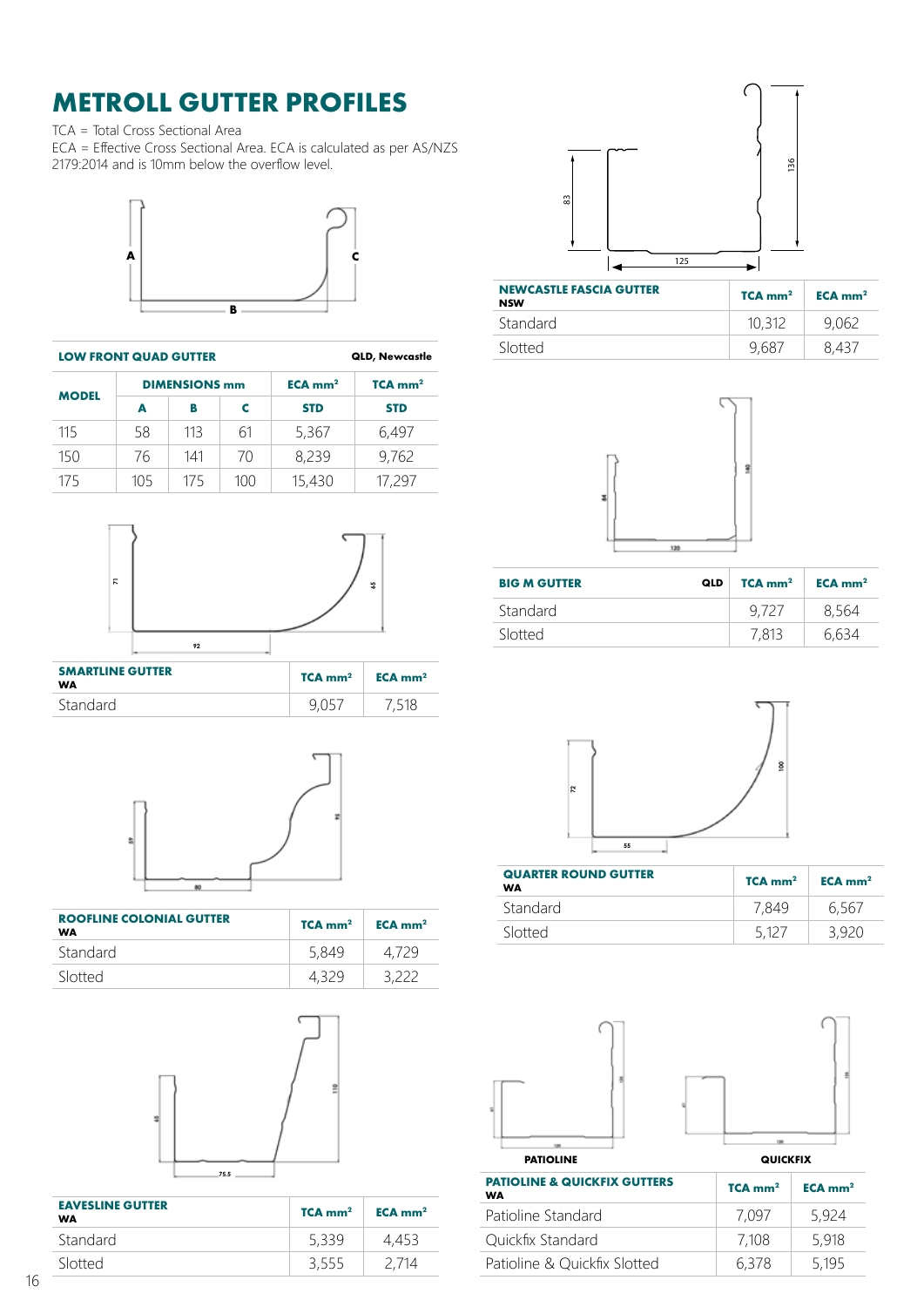# **ROOF PITCH & QUANTITY ESTIMATOR**

**IMPORTANT NOTE** This detail is used for quick estimating purposes only. Exact measurements must be taken from the actual roof frame prior to ordering any roof sheeting or accessories.



#### **CALCULATING ROOF AREA**

Multiply the length of the roof by the width and then multiply by the roof pitch factor to increase plan area.

**Example:** For 25° factor = 1.103  $19 \times 8 = 152$ m<sup>2</sup>  $152 \times 1103 = 169.56$ m<sup>2</sup>

#### **CALCULATING SHEET LENGTH**

Measure from ridge to fascia on the plan (e.g. 4.000), multiply by factor to increase plan area.

**Example:** For  $25^\circ$  factor =  $1.103$  $4 \times 1.103 = 4.412$  Lm (Rafter length) Add 50mm (Fall to gutter) Sheet Length =  $4.462$ 

#### **CALCULATING HIP & VALLEY LENGTH**

Measure from ridge to fascia on the plan (e.g. 4.000), multiply by factor to determine length of hip.

| For $25^{\circ}$ factor = 1.489             |
|---------------------------------------------|
| $4 \times 1.489 = 5.956$ Lm (Rafter length) |
| Add 50mm (Fall to gutter)                   |
| Hip Cover = $6.006$ Lm Ridge Flashing.      |
|                                             |

**Note:** All ridges that run 90° or parallel to fascia can simply be scaled off roof plan for actual roof length.

| <b>ROOF PITCH</b><br>۰   | <b>Factor to increase</b><br>plan area of Roof | <b>Factor to determine</b><br>length of Hip per units<br>of 1 across span |
|--------------------------|------------------------------------------------|---------------------------------------------------------------------------|
| 1                        | 1.000                                          | 1.414                                                                     |
| $\overline{\phantom{a}}$ | 1.001                                          | 1.415                                                                     |
| 3                        | 1.001                                          | 1.415                                                                     |
| 4                        | 1.002                                          | 1.416                                                                     |
| 5                        | 1.004                                          | 1.417                                                                     |
| 6                        | 1.006                                          | 1.418                                                                     |
| 7                        | 1.008                                          | 1.420                                                                     |
| 8                        | 1.010                                          | 1.421                                                                     |
| 9                        | 1.012                                          | 1.423                                                                     |
| 10                       | 1.015                                          | 1.425                                                                     |
| 11                       | 1.019                                          | 1.428                                                                     |

| <b>ROOF PITCH</b> | <b>Factor to increase</b><br>plan area of Roof | <b>Factor to determine</b><br>length of Hip per units<br>of 1 across span |
|-------------------|------------------------------------------------|---------------------------------------------------------------------------|
| 12                | 1.022                                          | 1.430                                                                     |
| 13                | 1.026                                          | 1.433                                                                     |
| 14                | 1.031                                          | 1.436                                                                     |
| 15                | 1.035                                          | 1.439                                                                     |
| 16                | 1.040                                          | 1.442                                                                     |
| 17                | 1.046                                          | 1.447                                                                     |
| 18                | 1.051                                          | 1.451                                                                     |
| 19                | 1.058                                          | 1.456                                                                     |
| 20                | 1.064                                          | 1.460                                                                     |
| 21                | 1.071                                          | 1.465                                                                     |
| 22                | 1.079                                          | 1.471                                                                     |
| 23                | 1.086                                          | 1.477                                                                     |
| 24                | 1.095                                          | 1.483                                                                     |
| 25                | 1.103                                          | 1.489                                                                     |
| 26                | 1.113                                          | 1.496                                                                     |
| 27                | 1.122                                          | 1.503                                                                     |
| 28                | 1.133                                          | 1.511                                                                     |
| 29                | 1.143                                          | 1.519                                                                     |
| 30                | 1.155                                          | 1.528                                                                     |
| 31                | 1.167                                          | 1.537                                                                     |
| 32                | 1.179                                          | 1.546                                                                     |
| 33                | 1.192                                          | 1.556                                                                     |
| 34                | 1.206                                          | 1.567                                                                     |
| 35                | 1.221                                          | 1.578                                                                     |
| 36                | 1.236                                          | 1.590                                                                     |
| 37                | 1.252                                          | 1.602                                                                     |
| 38                | 1.269                                          | 1.616                                                                     |
| 39                | 1.287                                          | 1.630                                                                     |
| 40                | 1.305                                          | 1.644                                                                     |
| 41                | 1.325                                          | 1.660                                                                     |
| 42                | 1.346                                          | 1.677                                                                     |
| 43                | 1.367                                          | 1.694                                                                     |
| 44                | 1.390                                          | 1.712                                                                     |
| 45                | 1.414                                          | 1.732                                                                     |
| 46                | 1.440                                          | 1.753                                                                     |
| 47                | 1.466                                          | 1.775                                                                     |
| 48                | 1.494                                          | 1.798                                                                     |
| 49                | 1.524                                          | 1.823                                                                     |
| 50                | 1.556                                          | 1.849                                                                     |
| 51                | 1.589                                          | 1.877                                                                     |
| 52                | 1.624                                          | 1.907                                                                     |
| 53                | 1.662                                          | 1.939                                                                     |
| 54                | 1.701                                          | 1.973                                                                     |
| 55                | 1.743                                          | 2.010                                                                     |
| 56                | 1.788                                          | 2.049                                                                     |
| 57                | 1.836                                          | 2.091                                                                     |
| 58                | 1.887                                          | 2.136                                                                     |
| 59                | 1.942                                          | 2.184                                                                     |
| 60                | 2.00                                           | 2.236                                                                     |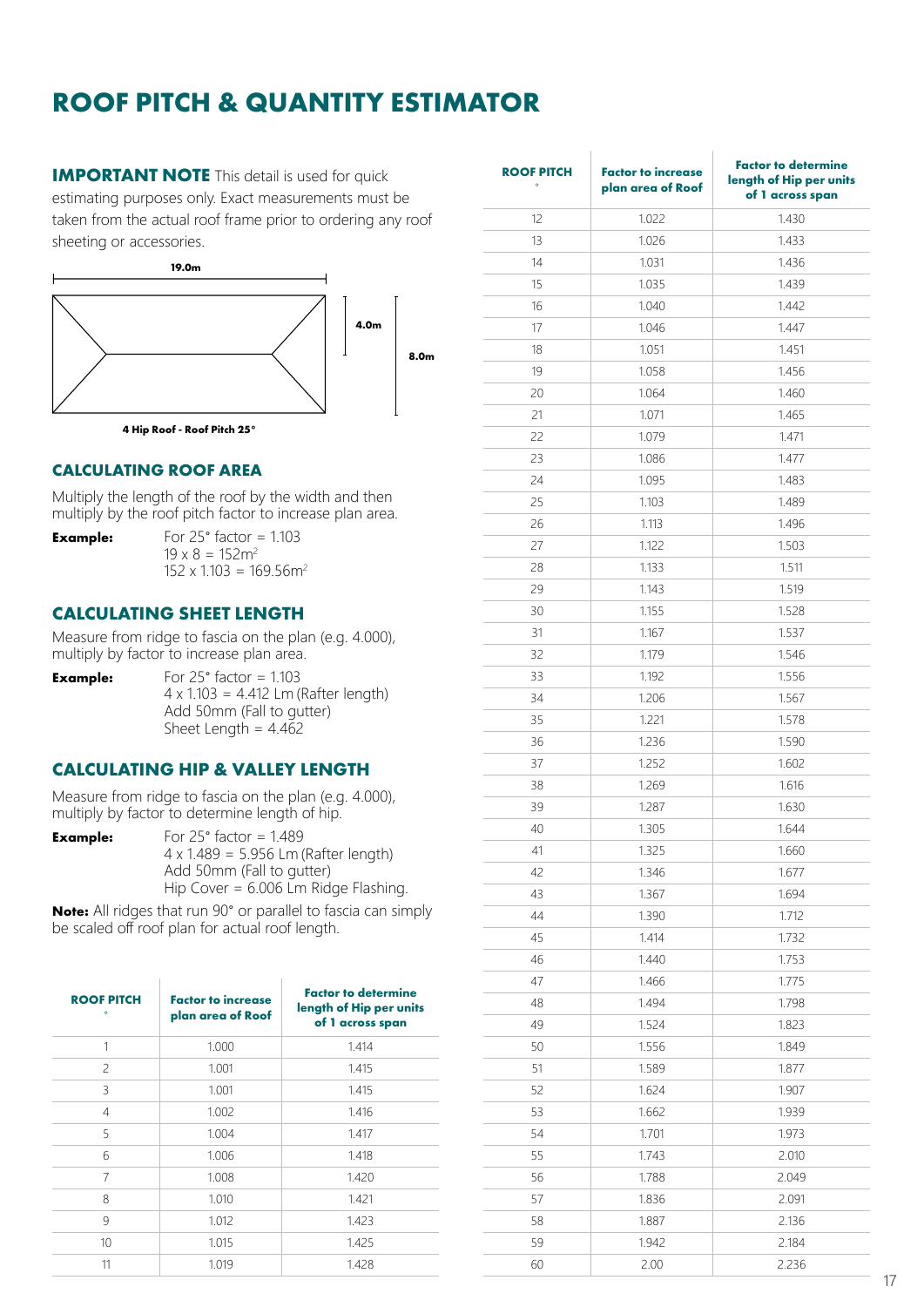### **QUANTITY ESTIMATOR EXAMPLES**

#### **How to calculate a hip roof and minimise material wastage This example uses Corodek® A.**

To determine the quantity of roof sheets for the sample house illustrated here:

- 1. Check the plan for the roof type and pitch.
- 2. Divide 22m by the sheet cover width. (Corodek® sheets have an effective cover of 762mm) **22000mm ÷ 762mm = 28.8 sheets = 29 sheets.**
- 3. Multiply x 2 to cover both sides of the roof = 58 sheets.
- 4. Length of sheets required is 4570mm. Therefore the sheeting required for this project is 58 sheets at 4570mm.
- 5. On an equal hip roof as shown, ordering the sheets at one length will eliminate wastage.
- 6. As shown in the diagram, when the sheets are cut along the hip line the surplus sheeting can be used on the reverse corner of the roof.





#### **How to calculate an irregular sized roof and minimise material wastage B.**

This example uses Metlok 700® sheets with an effective cover of 700mm.

- 1. Check the plan for the roof type and pitch.
- 2. To determine the quantity of roof sheets required, divide roof cover by sheet cover width

#### **6000mm ÷ 700mm = 8.57 sheets = 9 sheets**

3. As per Fig. A, this roof tapers from 6530 mm to 0mm. Ensure gutter overhang and fascia thickness are added to the sheet length

#### **6530mm + 70mm = 6600mm**

4. To work out the sheet steps required (Fig.B), divide the sheet length by the sheet quantity

#### **6600mm ÷ 9 sheets = 750mm**

5. Each sheet starting from 6600 will be 750mm shorter than the previous sheet, e.g:

| Sheet 1 | 6600mm             | Sheet 6 | <b>2850mm</b> |
|---------|--------------------|---------|---------------|
| Sheet 2 | 5850mm             | Sheet 7 | <b>2100mm</b> |
| Sheet 3 | 5100 <sub>mm</sub> | Sheet 8 | 1350mm        |
| Sheet 4 | 4350mm             | Sheet 9 | 600mm         |
| Sheet 5 | 3600mm             |         |               |





**9 x sheets Metlok 700®**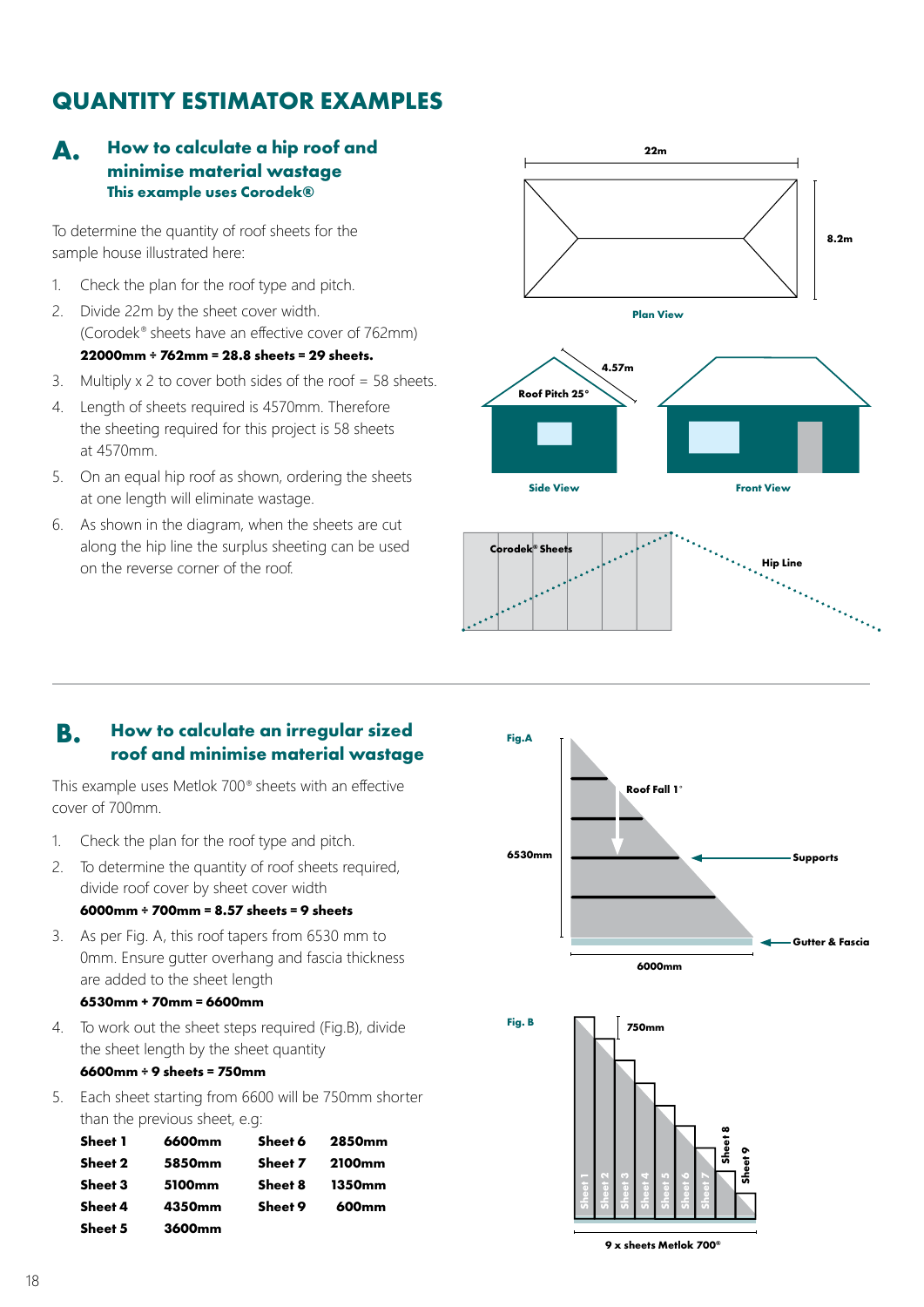### **CURVING & BULLNOSING**

#### **CURVING STYLES**





#### **Details required when curving:**

- 1. Awning Width (A)
- 2. Radius (B)
- 3. Roof Pitch° (C)
- 4. Awning Rise (D)
- 5. Straight Vertical Lead (E)
- 6. Number of sheets required
- 7. Sheet Length
- 8. Colour or Finish
- 9. Stipulate Colour Underside or Topside
- 10. Direction of Laying L to R or R to L
- 11. Does the bullnose sheet end lap a straight sheet? Y or N
- 12. Is a template supplied? Y or N

**Note:** Metroll takes no responsibility for variances on sheets curved from drawings. A template should be supplied to ensure accuracy. The minimum recommended curving radius is 450mm.

### **THERMAL EXPANSION**

Change in temperature will cause all metals to expand and contract. There is a minimal effect with steel roofing and cladding, however care must be taken when long sheet runs are proposed and high temperature variations occur.

| Metroll recommends the following maximum roof runs for pierce |  |
|---------------------------------------------------------------|--|
| fixed roofing or cladding                                     |  |

| <b>Profile</b>           | <b>Dark Colours</b> | <b>Light Colours</b> |
|--------------------------|---------------------|----------------------|
| $Conodek^{\circledcirc}$ |                     |                      |
| Trimclad <sup>®</sup>    | Up to 17m           | Up to 24m            |
| Metrospan <sup>®</sup>   |                     |                      |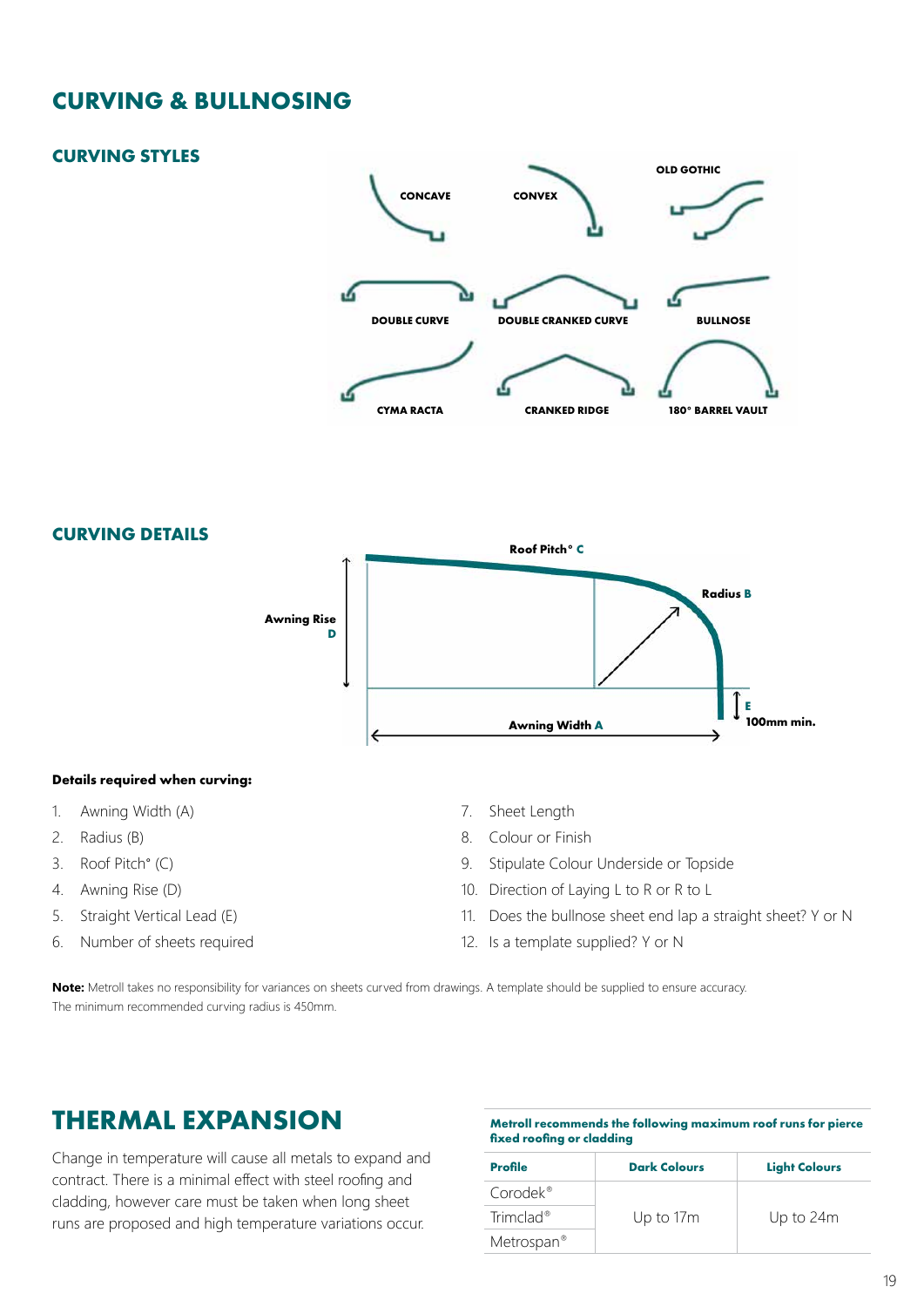# **FLASHINGS**

Metroll offers a comprehensive selection of flashings, barge ends, corner trims and foot moulds. These are manufactured to enhance the appearance and functionality of all Metroll gutter, cladding, roofing and building products.

Metroll offers custom made or standard flashings which are available in a selection of materials to suit your building requirements.

Flashings come in a large range of COLORBOND®, ZINCALUME® and galvanised steels. These come in various widths to a maximum of 1200mm.

### **CUSTOM MADE FLASHINGS HOW TO ORDER**

- 1. Choose the appropriate profile number, material thickness and finish.
- 2. Should COLORBOND® steel be required, nominate which side the colour is to be.
- 3. Specify the measurement for each letter shown.
- 4. Specify the angle where applicable.
- 5. Specify direction for tapered flashings.
- 6. Specify the quantity and length applicable to each profile.

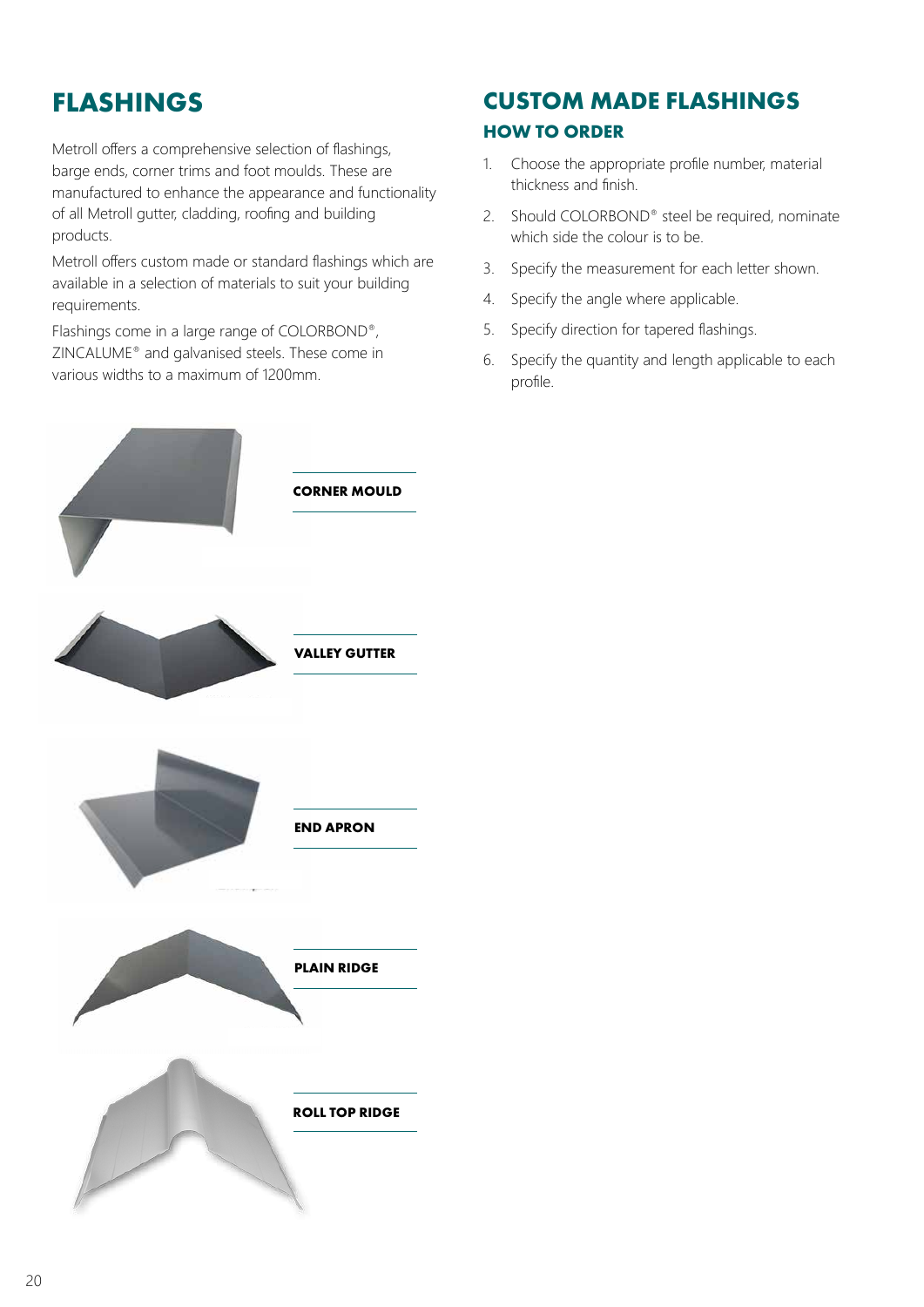#### **GUTTERS**



| <b>CAPPINGS</b>                                |                                 |                        |                                          |                   |
|------------------------------------------------|---------------------------------|------------------------|------------------------------------------|-------------------|
| $\frac{21}{\beta}$<br>A<br>135°<br>D           | $\frac{22}{B}$<br><b>C</b><br>Α | 23<br>B<br>Α<br>E<br>D | 24<br>$\overline{B}$<br>C<br>А<br>E<br>D | 25<br>Β<br>Α      |
| 26                                             | 27                              | 28                     | 29                                       | 30                |
| B<br>А<br>$\overline{\mathsf{D}}$<br><b>IE</b> | B<br>l C<br>Α<br>IE             | B<br>А<br>∕F<br>IE     | B<br>$\subset$<br>A<br>$\mathsf{ID}$     | B<br>Α<br>F       |
| 31                                             | 32                              | 33                     | 34                                       | 35                |
| B<br>$\subset$<br>Angles<br>А<br>E             | B<br>C<br>Angles<br>А<br>D      | B<br>D<br>А<br>E       | B<br>Angle<br>ΑI<br>D<br>E               | Β<br>Α<br>٦E<br>n |

| m<br>٠<br>v.<br>e e s<br>.<br>- |
|---------------------------------|
|---------------------------------|

| 36<br>B<br>A<br>$\mathsf{D}$<br>$\mathsf E$ | 37<br>А<br>B                                       | 38<br>D<br>Α<br>B                                | 39<br>A<br>B<br>$135^\circ$ | 40<br>D<br>А<br>B |
|---------------------------------------------|----------------------------------------------------|--------------------------------------------------|-----------------------------|-------------------|
| 41<br>A \ Angle<br>B                        | 42<br>D<br>A<br>$\subset$<br>B                     | 43<br>$\cdot$ $\leftarrow$ Angle<br>Α<br>Angle ' | 44<br>А<br>B                | 45<br>A<br>B      |
| 46<br>A<br>$\mathsf B$<br>ID                | 47<br>$135^\circ$<br>А<br>$\overline{a}$<br>D<br>B | 48<br>Nς<br>А<br>B                               | 49<br>C (<br>Α<br>B         | 50<br>B<br>Α      |

#### **OTHER**

| 51              | 52              | 53                   | 54              | 55         |
|-----------------|-----------------|----------------------|-----------------|------------|
| Angle<br>B<br>А | D<br>Angle<br>R | Angle <sup>1</sup> B | Α<br>AngleB     | Angle<br>Β |
| 56              | 57              | 58                   | 59              | 60         |
| Α<br>R<br>D     | Angle<br>В<br>Α | D<br>Angle<br>B<br>Α | B<br>Angle<br>D | B          |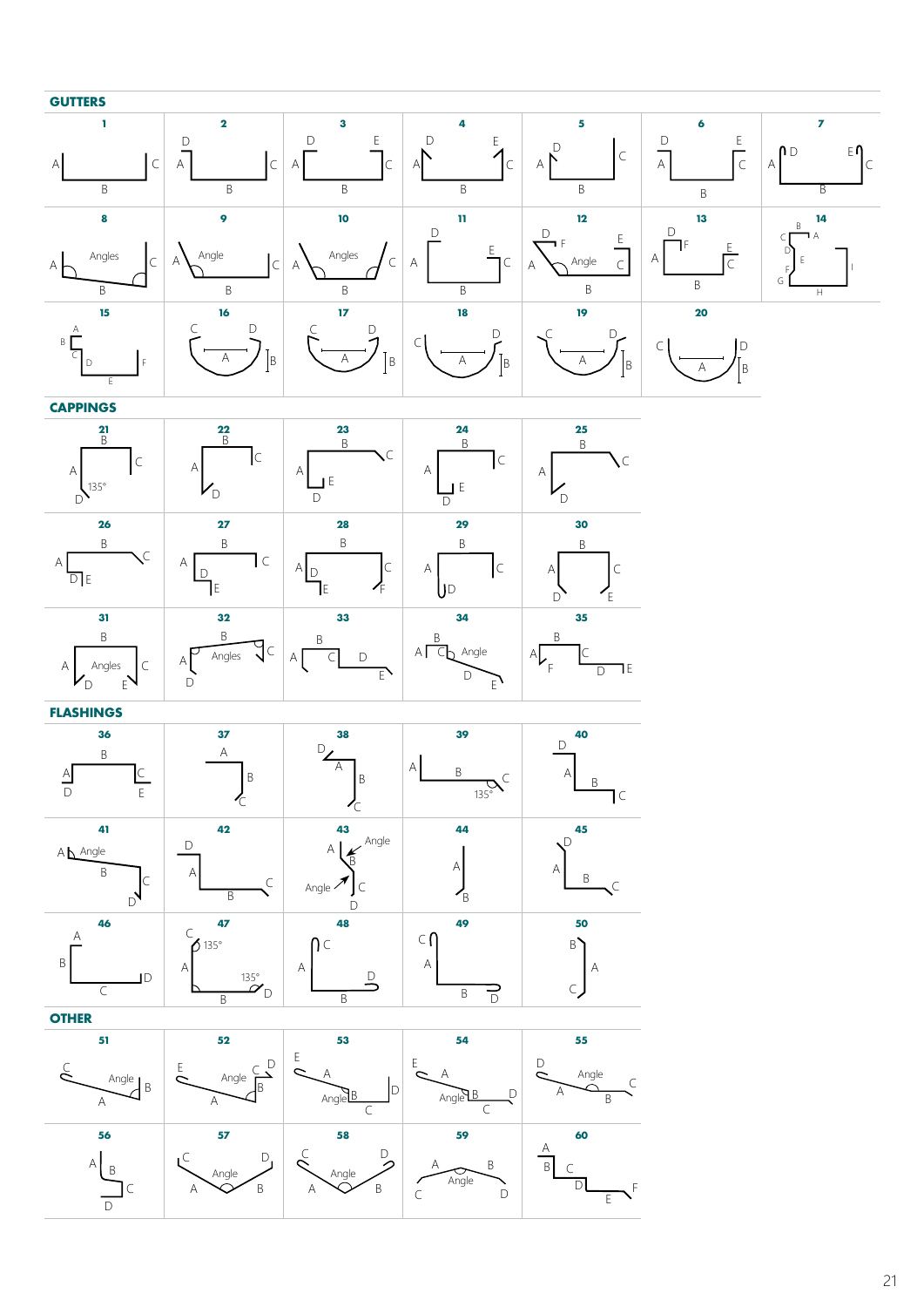### **GENERAL INSTALLATION INFO**

#### **SAFETY**

Always ensure all OH&S regulations have been considered and applied.

#### **Before commencing installation:**

- 1. Ensure support for sheeting is in the same plane.
- 2. Ensure sheet overhang does not exceed recommendations.
- 3. Check roof pitch is within minimum recommendation.
- 4. Ensure the first and last supports together with clips/fasteners are at least 75mm from the end of the sheet for maximum hold.
- 5. Check set-out is correct as making changes further into installation is very difficult.

#### **SHEET PLACEMENT PRIOR TO INSTALL**

Determine prevailing wind and weather direction for maximum weather tightness. Identify downward direction and start install from that end.

Turn sheets on the ground rather than on the roof, this is easier and safer. Before lifting ensure sheets are the correct way up and the overlapping side is facing the edge of the roof where installation will commence. Position sheet bundles over firm supports, not at mid span of roof members.



#### **SHEET LAYING**

Sheets must be laid in such a manner that the side laps face away from the prevailing winds. A minimum of 50mm must be provided for projection into gutters. Flashings must be provided in compatible materials and their minimum cover must be 150mm.

#### **CLEAN UP**

Prior to departing the work site remove all foreign debris, screws, rivets and especially any swarf created by drilling or cutting from the roof surface and/or inside gutters. Failure to do so may result in premature corrosion of the roof or gutters.

#### **CARE, HANDLING & STORAGE**

Care should be taken at all times when handling sheets to preserve the quality of the finish. Keep packs dry, stored clear of the ground and protected from rain and moisture. Any sheets which become wet should be separated, wiped and placed in the open air to dry.

#### **CUTTING**

Cut sheets with a method and in a location so that damage is avoided to sheets and other building products. Material should be cut on the ground and not above other materials. Remove all swarf and debris from the work and installation area. Sheets may be cut using a power saw with a steel cutting blade, a power nibbler or with tin snips. Avoid using abrasive discs as these can cause edge and coating damage.

#### **WALKING ON SHEETING**

When walking on roof sheeting always wear flat rubber soled shoes and only walk over areas where purlins or batten supports are installed.

#### **STOP ENDS & LIPPING**

For roof pitches below 15° turn the pans at the top of the sheets up 90° using a turn-up tool to prevent wind driven water entering beneath the flashing. Additionally, turn the pans at the bottom of the sheets down 15° using a turndown tool to prevent water running along the underside of the sheet.

#### **LENGTH**

Metroll supplies roof sheeting and other products cut to order as required depending on load limit regulations set by local transport authorities. Lengths for manufacture need to be site measurements and not taken off plans.

#### **DELIVERY**

Ensuring suitable arrangements are made to assist the unloading of Metroll trucks will help supply material in good order. When lifting long lengths by crane please ensure the load is evenly spread. Where a crane cannot be made available it is the customers responsibility to provide sufficient labour to assist the driver in unloading.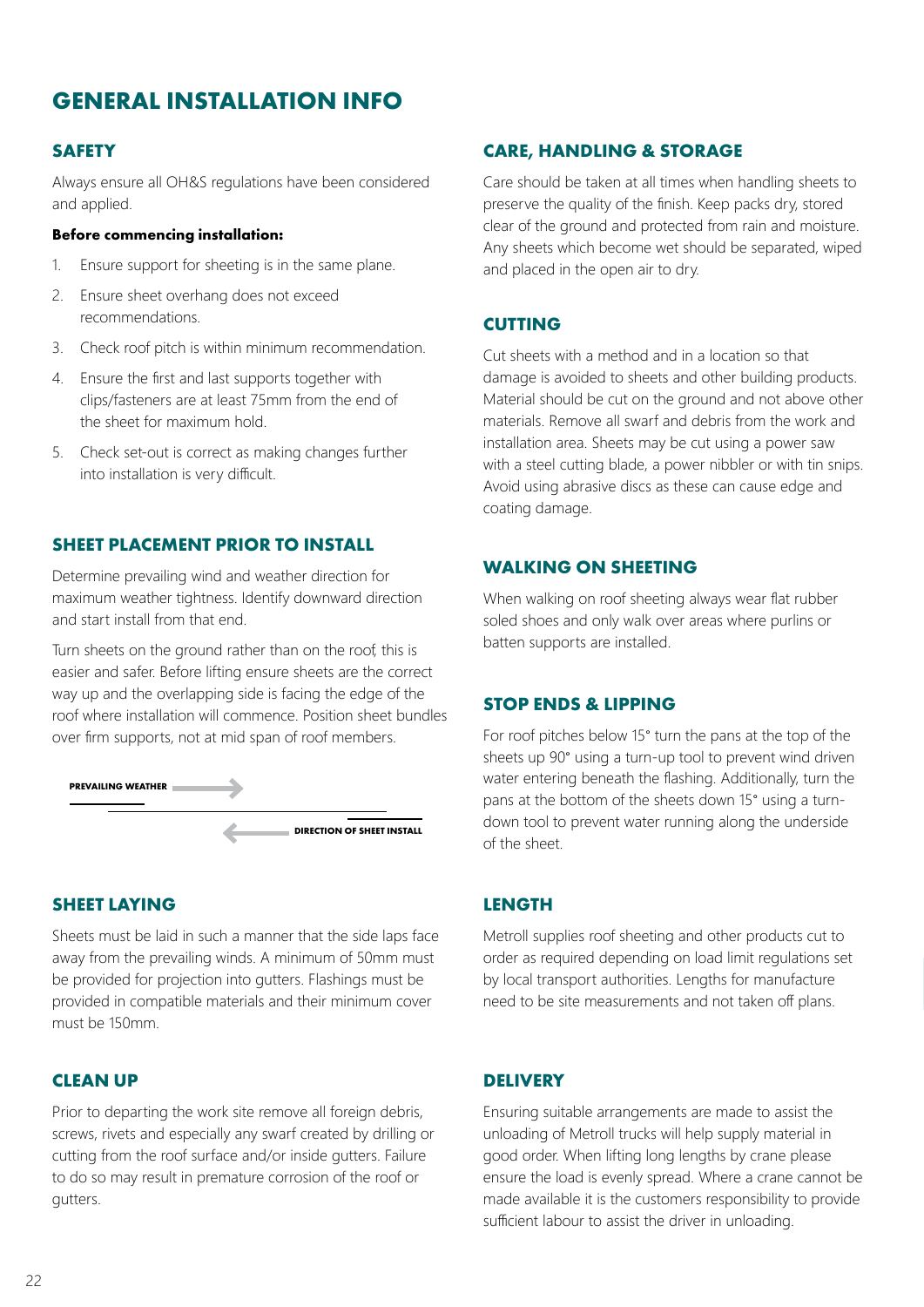### **MAINTENANCE & CLEANING**

Basic maintenance of steel cladding by regular washing with water is recommended. Applications where cladding is naturally washed by rainwater do not usually require this maintenance, e.g. roofing. Areas that are not naturally washed by rainfall, such as eaves, wall cladding and the underside of gutters, will benefit from regular washing. These areas and any others that are not regularly exposed to rainfall should be hosed down every six months. In coastal areas where marine salt is prevalent or areas where high levels of industrial fall-out occur, washing should be carried out more frequently.

If required wash the surface with a mild solution of pure soap or mild non abrasive kitchen detergent in warm water. Apply with a sponge, soft cloth or soft bristle nylon brush. Rinse thoroughly with clean water.

Never use abrasive or solvent based cleaners (turpentine, petrol, kerosene, paint thinner) on COLORBOND® and ZINCALUME® steels.

### **BLUESCOPE® STEEL WARRANTIES**

Visit the BlueScope® Steel website for more information and to apply for a warranty.

| <b>MARNON</b><br>Warranty<br>when used in the manufacture of roof sheets in Australian applications                                                                                                                                                                                                                                                                                                                                               |
|---------------------------------------------------------------------------------------------------------------------------------------------------------------------------------------------------------------------------------------------------------------------------------------------------------------------------------------------------------------------------------------------------------------------------------------------------|
|                                                                                                                                                                                                                                                                                                                                                                                                                                                   |
| . The state of the state of the state of the state of the state of the state of the state of the state of the state of the state of the state of the state of the state of the state of the state of the state of the state o                                                                                                                                                                                                                     |
|                                                                                                                                                                                                                                                                                                                                                                                                                                                   |
| Purpose of this document                                                                                                                                                                                                                                                                                                                                                                                                                          |
| 2. Disadecope these prices limit on the quality of all of the seal materials and processes.<br>). The Warner's cherk You regide and protection in regists of the Material uses to the Dot Product.                                                                                                                                                                                                                                                |
| a de la registración de la registración de la registración de la registración de la registración de la registr<br>La registración de la registración de la registración de la registración de la registración de la registració<br>L                                                                                                                                                                                                              |
| supple and projection (wielect to Limitations and Qualifications ast out between<br>- Marian Marian Marian - Personal Patronal (1998-1994), and the state of the State State (1996)<br>- And the state of the state of the state of the state of the State of the State of the United States (1996)<br>- Patronal (1997)                                                                                                                          |
|                                                                                                                                                                                                                                                                                                                                                                                                                                                   |
|                                                                                                                                                                                                                                                                                                                                                                                                                                                   |
|                                                                                                                                                                                                                                                                                                                                                                                                                                                   |
| e anno 1620 ann an Dàrd Dàith ann an Chaidhligh an Mhail ann an t-ainm an Dàrd Daoin Thail an Dàrd Daoin.<br>T-ainm an Dàrd Daoin an t-ainm an Dùbhlach a t-ainm an Dàrd Daoin agus an Dàrd Daoin.<br>T-ainm a' t-ainm an t-ainm an<br>h. The paint of the University has been proposed to complements of the planted use of the Eric Product and the<br>Contracts at the first first of Product and List and<br>5. Present make                  |
|                                                                                                                                                                                                                                                                                                                                                                                                                                                   |
|                                                                                                                                                                                                                                                                                                                                                                                                                                                   |
|                                                                                                                                                                                                                                                                                                                                                                                                                                                   |
|                                                                                                                                                                                                                                                                                                                                                                                                                                                   |
| a procedure of the company of the company of the company of the company of the company of the company of the company of the company of the company of the company of the company of the company of the company of the company<br>Rights of Consumers under the Australian Consumer Law<br>7. Claim <sup>e</sup> & applies to you it:<br>h the Call Product and a seal again which was no property of the children or considered on an accountance |
| which the political and the company of the political company of using 1 up or handlessed a in their or                                                                                                                                                                                                                                                                                                                                            |
|                                                                                                                                                                                                                                                                                                                                                                                                                                                   |
|                                                                                                                                                                                                                                                                                                                                                                                                                                                   |
| s.<br>The models down b You broke harmful art is platfor to one rights and tensions from marking upon a law in editor to be                                                                                                                                                                                                                                                                                                                       |
|                                                                                                                                                                                                                                                                                                                                                                                                                                                   |
| menter de la menter de la constitution estas esplicito lega altra carto la politica estatut a partir de la pol<br>17. april 18. april 19. april 18. april 18. april 18. april 18. april 18. april 18. april 18. april 18. april<br>1                                                                                                                                                                                                              |
|                                                                                                                                                                                                                                                                                                                                                                                                                                                   |
|                                                                                                                                                                                                                                                                                                                                                                                                                                                   |
| Limitations and qualifications                                                                                                                                                                                                                                                                                                                                                                                                                    |
|                                                                                                                                                                                                                                                                                                                                                                                                                                                   |
| ), analyze system to Diumboode Stanlin chases of one of the following opposite<br>A. providing the same listed of in a quantity substitute to registe the defective that Product on<br>a. Blufficopt Steel's lability to your<br>B. providing septembers Malmini in a spanity sufficient to replace the principles End product of                                                                                                                 |
|                                                                                                                                                                                                                                                                                                                                                                                                                                                   |
|                                                                                                                                                                                                                                                                                                                                                                                                                                                   |
| C. the cost of repaired the defected line byodest<br>A. Internal works analysis with the reviewed or report of the enforcement of the property of transmitted and the<br>A. Internal works and or divided a test                                                                                                                                                                                                                                  |
| ii, shall not include of estand to:                                                                                                                                                                                                                                                                                                                                                                                                               |
|                                                                                                                                                                                                                                                                                                                                                                                                                                                   |
| t, Volyn 14 parsons, duringsa 15 papelle, lane of Indonés, papie or salindes, or and chup indirections.<br>Il 1967 14 parsons, duringsa 15 papi del chubble (200 papie).                                                                                                                                                                                                                                                                          |
|                                                                                                                                                                                                                                                                                                                                                                                                                                                   |
|                                                                                                                                                                                                                                                                                                                                                                                                                                                   |
| <b><i>CALCULUM</i></b>                                                                                                                                                                                                                                                                                                                                                                                                                            |
| working see                                                                                                                                                                                                                                                                                                                                                                                                                                       |
|                                                                                                                                                                                                                                                                                                                                                                                                                                                   |
|                                                                                                                                                                                                                                                                                                                                                                                                                                                   |

| QLD             |              | <b>NSW</b>  |              | VIC.            |              | <b>TAS</b>    |              |
|-----------------|--------------|-------------|--------------|-----------------|--------------|---------------|--------------|
| Cairns          | 07 4054 0888 | Lismore     | 02 6622 6677 | Sunshine        | 03 9480 3744 | <b>Hobart</b> | 03 6335 8555 |
| Townsville      | 07 4779 8266 | Tamworth    | 02 6765 4799 | Laverton        | 03 8369 8300 | Launceston    | 03 6335 8555 |
| Mackay          | 07 4968 1255 | Newcastle   | 02 4954 5799 | Geelong         | 03 5248 2006 | <b>NT</b>     |              |
| Rockhampton     | 07 4920 0900 | Sydney      | 1300 766 346 | <b>Ballarat</b> | 03 5335 6416 | Darwin        | 08 8935 9555 |
| Bundaberg       | 07 4155 5999 | Dubbo       | 02 6883 4800 | Pakenham        | 03 8710 9300 | <b>WA</b>     |              |
| Toowoomba       | 07 4634 6144 | Wagga Wagga | 02 5924 4500 |                 |              | Perth         | 08 9365 5444 |
| Sunshine Coast  | 07 5493 7872 | Canberra    | 02 6298 2777 | <b>SA</b>       |              | Bunbury       | 08 9796 9796 |
| <b>Brisbane</b> | 07 3375 0100 |             |              | Adelaide        | 08 8282 3300 | Albany        | 08 9841 6966 |
|                 |              |             |              |                 |              |               |              |

### **27 Metroll Branches Nationwide**

### **metroll.com.au** Visit our website



All reasonable care has been taken in the compilation of the information contained in this brochure. All recommendations on the use of Metroll products are made without guarantee as conditions of use are beyond the control of Metroll. It is the customers responsibility to ensure that the product is fit for its intended purpose and that the actual conditions of use are suitable. Metroll pursues a policy of continuous development and reserves the right to amend specifications without prior notice. The Metroll M and Logo are registered trademarks of Metroll.

COLORBOND®, ZINCALUME®, GALVASPAN®, SUPERDURA® steels are all registered trademarks of BlueScope Steel Limited.